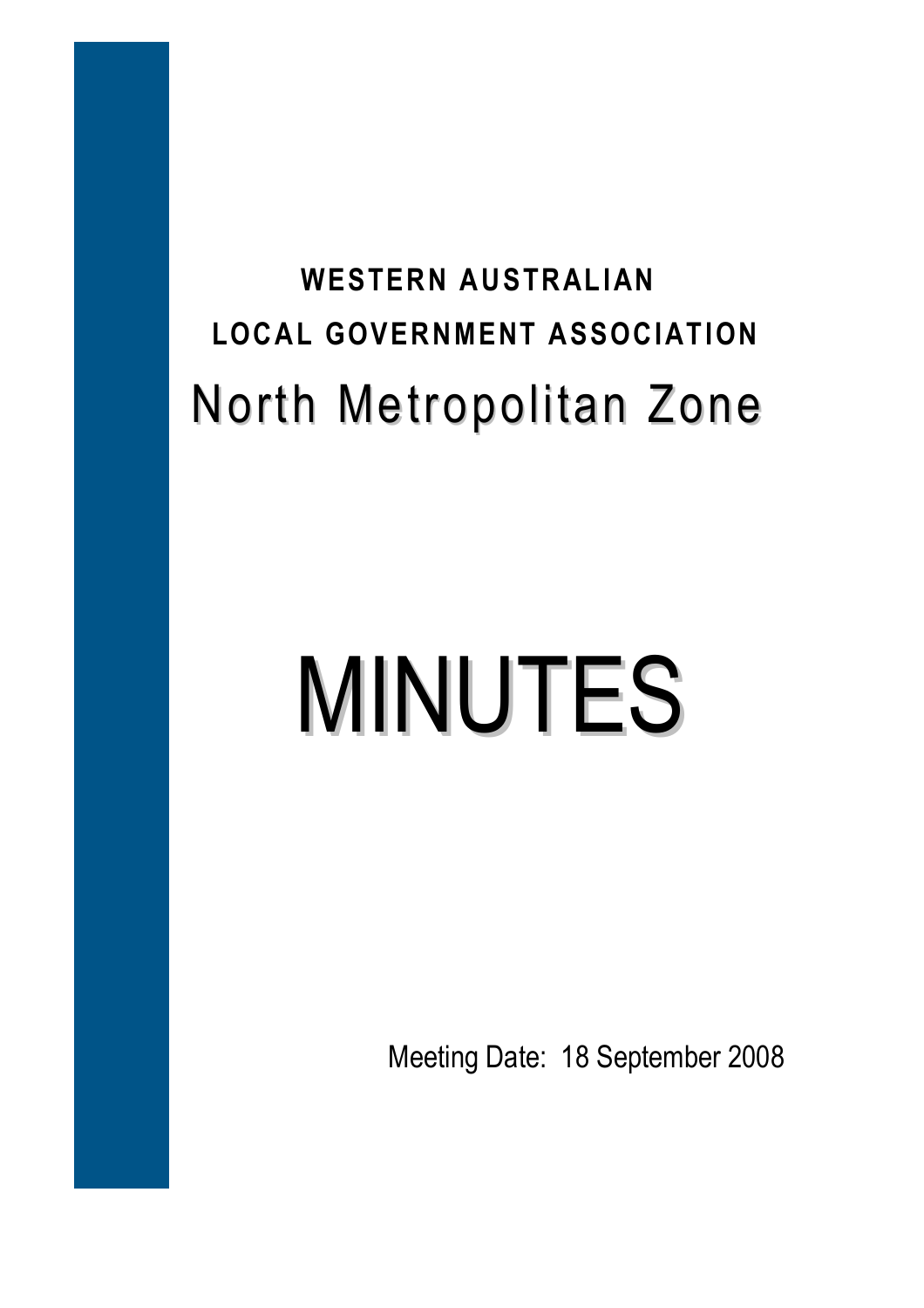## **TABLE OF CONTENTS**

| 1              | Attendance and Apologies                                                 | 1               |
|----------------|--------------------------------------------------------------------------|-----------------|
| 2              | Announcements                                                            | 2               |
| 3              | <b>Confirmation of Minutes</b>                                           | 4               |
| 4              | <b>Business Arising from Minutes</b>                                     | 4               |
| 5              | Deputations/Presentations                                                | 4               |
| 6              | Matters referred to WALGA                                                | 5               |
|                | 6.1 Status Report on Matters referred to WALGA State Council for Action. | 5               |
| $\overline{7}$ | <b>Reports from Members Councils</b>                                     | 11              |
|                | 7.1 Convening Special Electors Meetings                                  | 11              |
|                | 7.2 Draft Waste management Consultation, Communication and Education     |                 |
|                | <b>Policy Statement</b>                                                  | 12 <sup>2</sup> |
| 8              | WALGA State Council Agenda - Matters for Discussion                      | 13              |
|                | Matters of Particular Interest on State Council Agenda                   | 13              |
| 9              | <b>WALGA State Council Members' Report</b>                               | 14              |
| 10             | <b>General Business</b>                                                  | 15              |
| 11             | Date, Time and Place of Next Meeting                                     | 15              |
| 12             | Closure                                                                  | 15              |
|                |                                                                          |                 |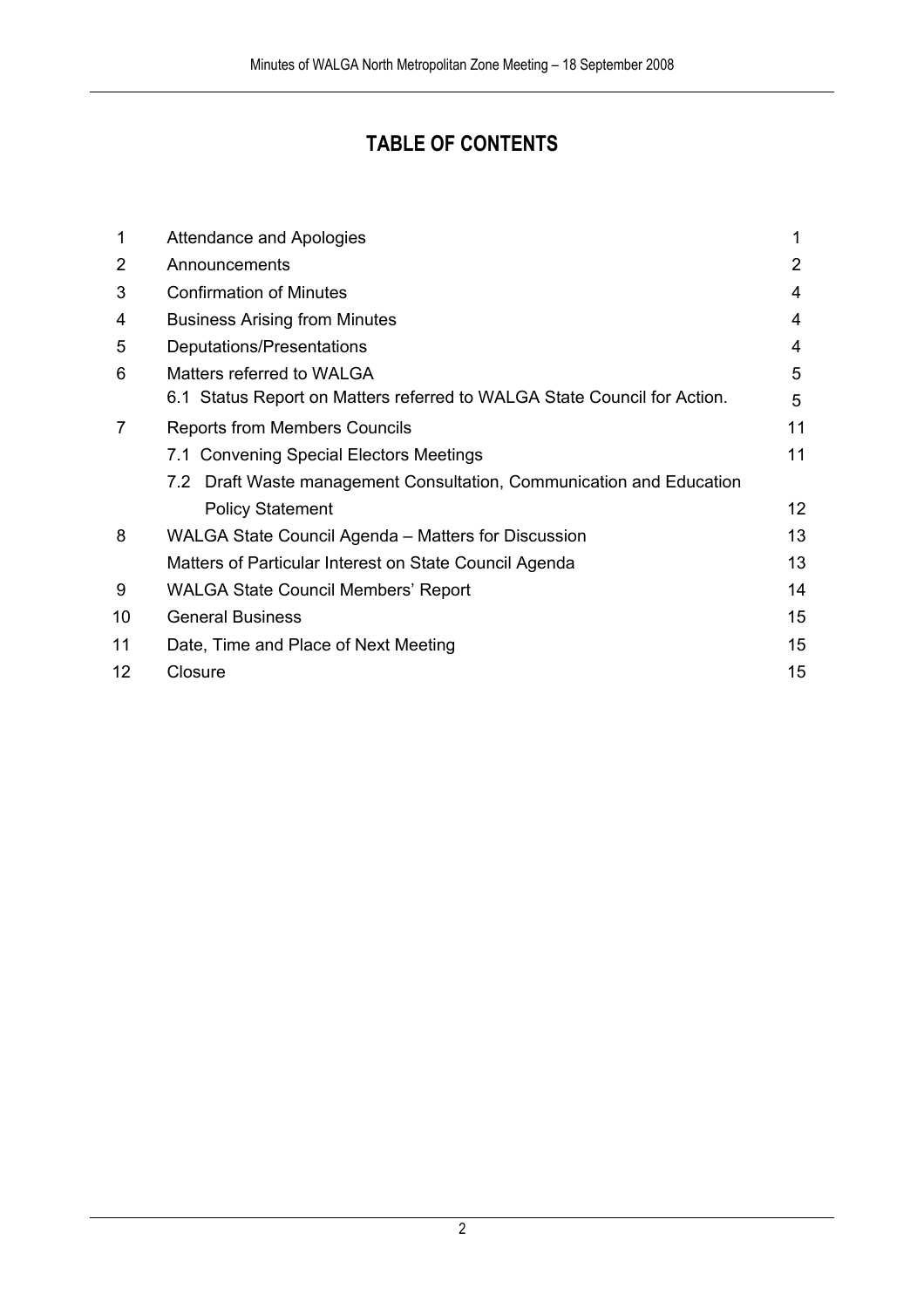#### **MINUTES OF MEETING OF THE NORTH METROPOLITAN ZONE OF THE WESTERN AUSTRALIAN LOCAL GOVERNMENT ASSOCIATION HELD AT THE CITY OF JOONDALUP, JOONDALUP CIVIC CENTRE, BOAS AVENUE, JOONDALUP (CONFERENCE ROOM 1) ON THURSDAY 18 SEPTEMBER 2008**

#### **1 ATTENDANCE**

#### **City of Joondalup**

| Officers:                          | Committee Members: Mayor Troy Pickard (Chairperson)<br>Cr Mike Norman<br>- Deputising for Cr Russ Fishwick<br>Cr Tom McLean<br>Mr Garry Hunt, Chief Executive Officer |
|------------------------------------|-----------------------------------------------------------------------------------------------------------------------------------------------------------------------|
|                                    | Mr Ian Cowie, Director Governance & Strategy                                                                                                                          |
| <b>City of Wanneroo</b>            |                                                                                                                                                                       |
|                                    | Committee Members: Cr Frank Cvitan (Deputy Chairperson)<br>Cr Tracey Roberts                                                                                          |
| Officers:                          | Cr Bob Smithson<br>- Deputising for Cr Laura Gray<br>Mr Daniel Simms, Chief Executive Officer<br>Ms Karen Caple, Director Governance & Strategy                       |
| <b>City of Stirling</b>            |                                                                                                                                                                       |
| Committee Members: Cr Terry Tyzack | Cr Elizabeth Re                                                                                                                                                       |
| Officers:                          | Mr Aaron Bowman, Manager Governance and Council Support                                                                                                               |
| <b>WALGA</b>                       | Mr Tim Lane, Governance and Policy Officer<br>Mr John Phillips, Executive Manager, Workplace Solutions                                                                |
| <b>Secretariat</b>                 | Ms Lesley Taylor, Administrative Secretary (City of Joondalup)                                                                                                        |
| <b>APOLOGIES:</b>                  |                                                                                                                                                                       |
| <b>City of Joondalup</b>           | <b>Cr Russ Fishwick</b><br>Cr Trona Young                                                                                                                             |
| <b>City of Wanneroo</b>            | Cr Laura Gray                                                                                                                                                         |
| <b>City of Stirling</b>            | Cr David Boothman<br>Cr Bill Stewart<br>Mr Stuart Jardine, Chief Executive Officer                                                                                    |

**WALGA** Cr Bill Mitchell, President

#### **DECLARATION OF OPENING**

The Chairperson declared the meeting open at 1807 hrs.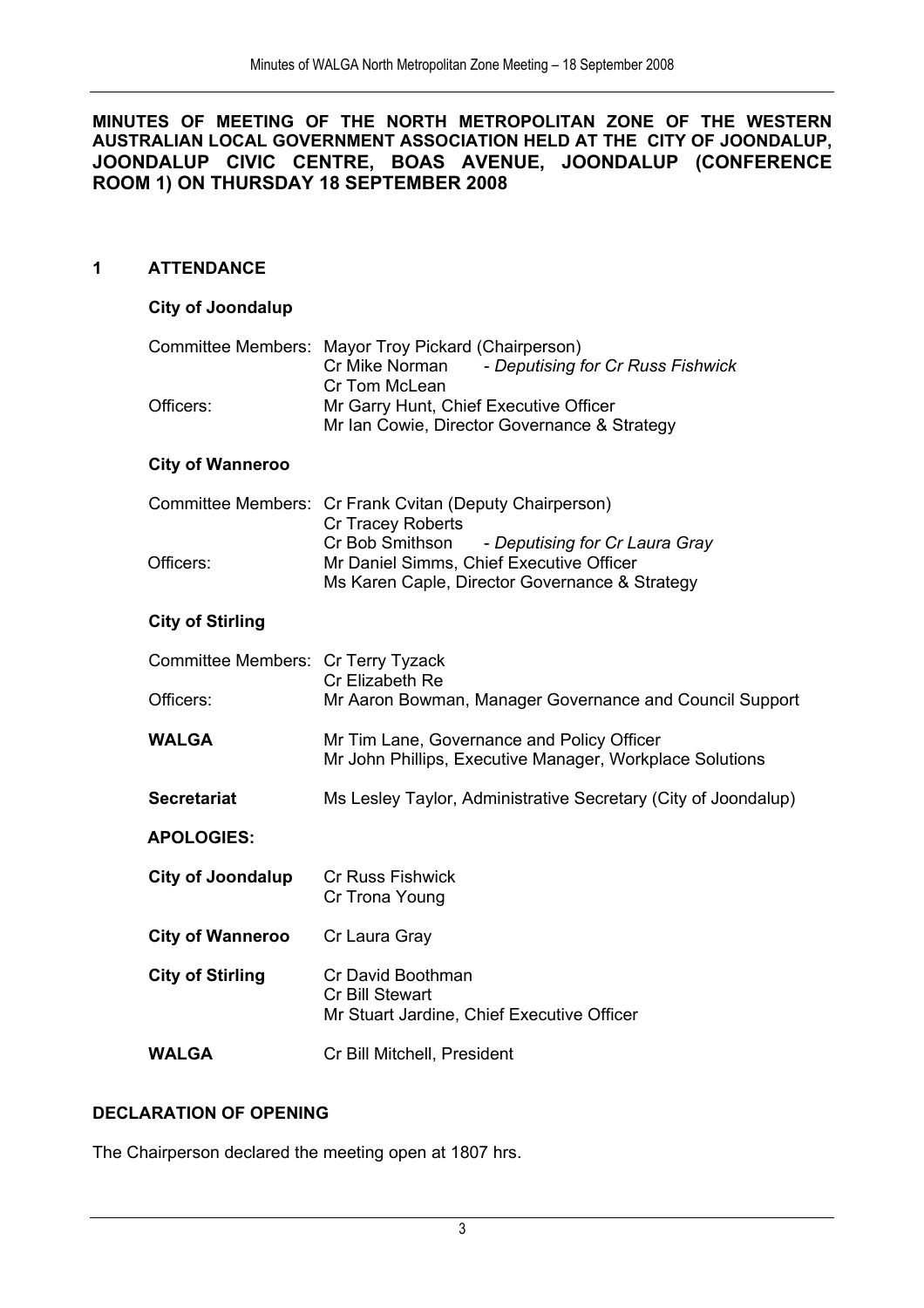#### **2 ANNOUNCEMENTS**

- $\circ$  Mayor Pickard encouraged member Councils to take every opportunity to raise issues with the North Metropolitan Zone and advised it was an opportunity for the Northern Corridor to work alongside the newly elected State Government.
- $\circ$  The Prime Minister has announced that he would be extending an invitation to the 565 Mayors and Presidents Australia wide to attend a Local Government Meeting/Forum to be held on Friday, 28 November 2008.
- $\circ$  Brendan Grylls has indicated one of his priorities is to work with local government.
- $\circ$  To a query raised, Mayor Pickard advised the new Minister for Local Government is John Casrilli.
- o The carcass of a dead whale beached at Sorrento today was removed by the City of Joondalup at a cost of approximately \$50,000. Mayor Pickard advised that on behalf of both the City and WALGA, he had called for the Department of Environment and Conservation to amend its policies in order that when a situation of this nature is identified in the future, it can be dealt with immediately.
- o Mayor Pickard advised the City of Joondalup would be staging a Relay for Life at the Arena Joondalup 20-21 September 2008 to raise funds for the Cancer Council and extended an invitation to Elected Members, CEO's and Directors of the Cities of Wanneroo and Stirling to attend. To date \$114,000 has been raised.
- $\circ$  Cr Roberts congratulated Mayor Pickard for his tremendous effort in organising this fundraising event.

#### **3 CONFIRMATION OF MINUTES**

**MOVED Cr Cvitan, SECONDED Cr Tyzack that the Minutes of the meeting of the North Metropolitan Zone held on Thursday 24 July 2008 be confirmed as a true and accurate record of the proceedings.** 

**The Motion was Put and CARRIED** 

#### **4 BUSINESS ARISING FROM MINUTES**

Nil.

#### **5 DEPUTATIONS/PRESENTATIONS**

Nil.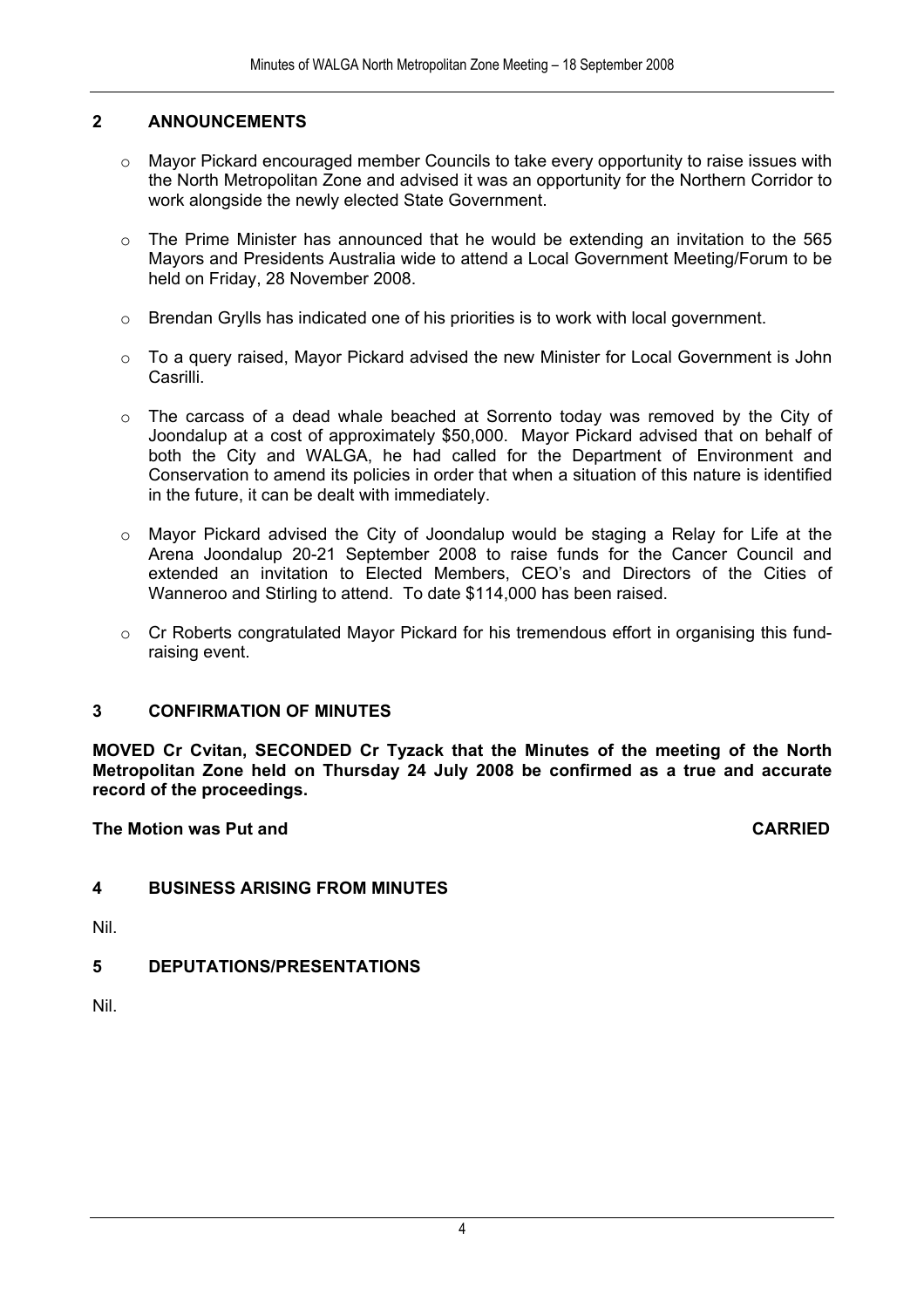#### **6. MATTERS REFERRED TO WALGA**

#### **6.1 Status Report on Matters referred to WALGA State Council for Action.**

As a means of increasing communication and providing feedback to the North Metropolitan Zone, a schedule has been prepared on matters referred to WALGA State Council for action.

**24 July 2008 – State Council Agenda Item 6.1** – Planning Bulletin 90 – Planning Requirements for the Prostitution Amendment Act 2008

The newly elected State Government's approach to this issue was discussed.

**29 November 2007 – Zone Agenda Item 7.4** – Reimbursement of Local Government Costs Incurred in the Administration and Operation of Citizenship Ceremonies

Reference was made to the fact that a response has not been received to letters sent in January and May 2008 pertaining to this issue. It would be appropriate to get feedback prior to the holding of the Australia Day Citizenship Ceremony in January 2009.

The Chairperson advised that individual invitations would be extended to both the Premier and Federal members of Parliament to attend the Australia Day ceremony and celebrations.

Cr Tyzack raised his concerns that no invitation would be extended to the Federal Minister for Immigration to attend the ceremony.

The Chairperson provided an overview of a meeting held between the Mayors of the Cities of Joondalup, Wanneroo and Stirling where it was agreed that the host Council would be responsible for all arrangements, including invitee/guest lists.

**20 March 2008 – Zone Agenda Item 7.2** – Energy Efficient Street Lighting

Cr Norman queried whether any local government was currently undertaking trials of a reduction in lighting hours.

A response in relation to this issue will be sought from WALGA.

#### **RECOMMENDATION**

**That the Status Report be RECEIVED.**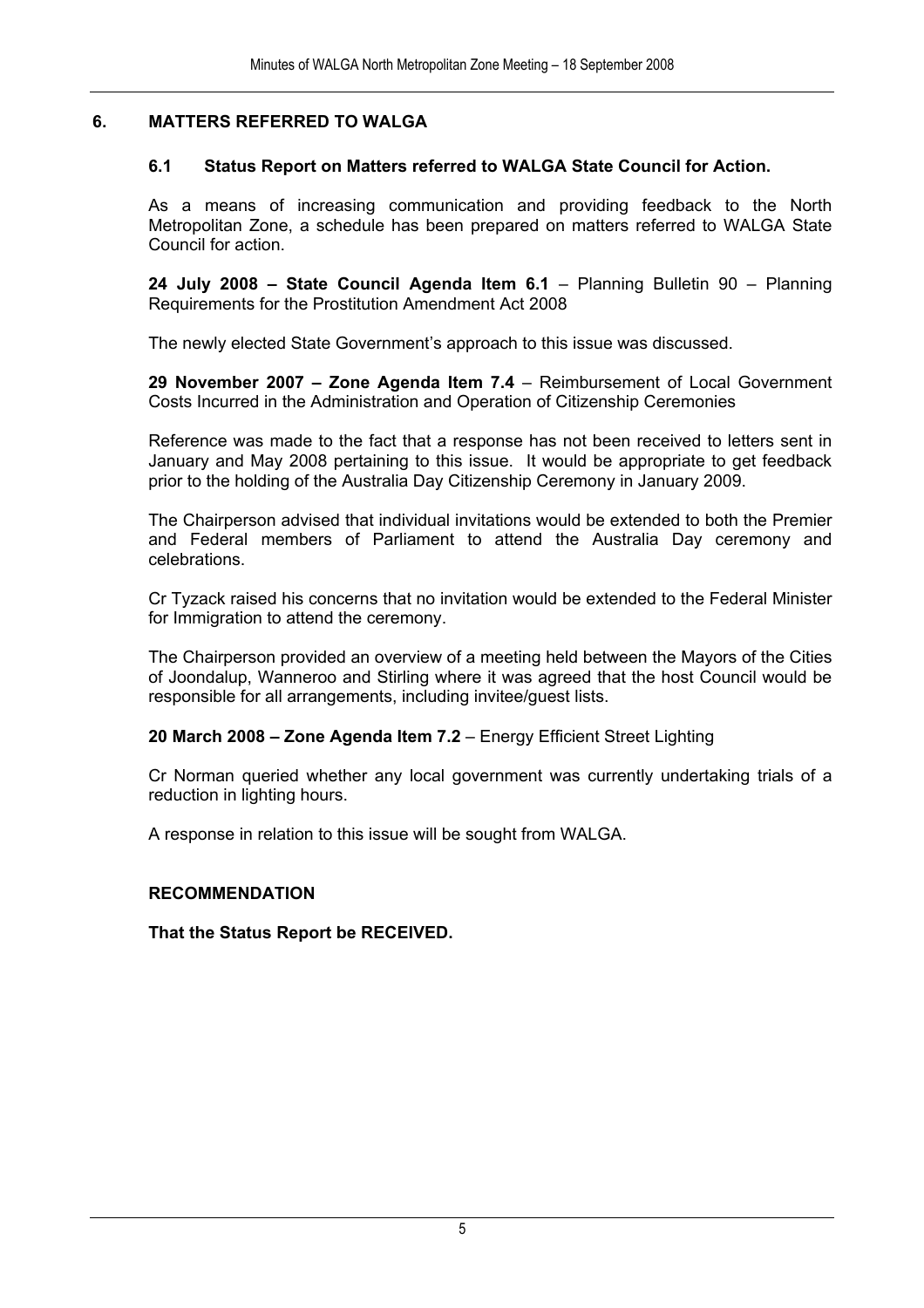## **North Metropolitan Zone Status Report September 2008**

| Zone           | <b>Agenda Item</b>                                                                                                | <b>Zone Resolution</b>                                                                                                                                                                                                                                                                                                                                                                                                                                                                                                                                                                                                                                                                  | <b>WALGA Response</b>                                                                                                                                                                                                                                                                                                                                                                                                                                                                                                                                                                                                                                                                                                                                                                                                                                                                                                                                                                                                                                                                                                                                                                                                                                                                                                                                                                                       | Up-<br>date | <b>WALGA Contact</b>                                                                                                   |
|----------------|-------------------------------------------------------------------------------------------------------------------|-----------------------------------------------------------------------------------------------------------------------------------------------------------------------------------------------------------------------------------------------------------------------------------------------------------------------------------------------------------------------------------------------------------------------------------------------------------------------------------------------------------------------------------------------------------------------------------------------------------------------------------------------------------------------------------------|-------------------------------------------------------------------------------------------------------------------------------------------------------------------------------------------------------------------------------------------------------------------------------------------------------------------------------------------------------------------------------------------------------------------------------------------------------------------------------------------------------------------------------------------------------------------------------------------------------------------------------------------------------------------------------------------------------------------------------------------------------------------------------------------------------------------------------------------------------------------------------------------------------------------------------------------------------------------------------------------------------------------------------------------------------------------------------------------------------------------------------------------------------------------------------------------------------------------------------------------------------------------------------------------------------------------------------------------------------------------------------------------------------------|-------------|------------------------------------------------------------------------------------------------------------------------|
| <b>North M</b> | 2008 July 24<br>Zone Agenda Item 7.1<br>Extension of Northern<br>Suburbs Railway to<br><b>Brighton and Butler</b> | That the Western Australian Local Government<br>North<br>Zone<br>Committee<br>Association<br>RECOMMENDS to State Council that it:<br>SEEKS a meeting with the Minister for<br>Planning and Infrastructure in order to<br>advocate the case for the construction by<br>2011 of the Jindalee Boulevard Railway<br>Station as part of the first stage extension of<br>the railway;<br>WRITES to all local Members of Parliament<br>2.<br>seeking their support for<br>the early<br>construction of the Jindalee Boulevard<br>Railway Station;<br>SEEKS commitment from the Government to<br>3.<br>further staging of the railway including its<br>extensions to Yanchep/Two Rocks by 2017. | WALGA notes the election commitment by Labour to fund an<br>extension of the Northern train line to Butler and that, "it will be<br>the beginning of further extension as we go out to Brighton and<br>Yanchep". A number of Local Governments are advocating for<br>the extension or introduction of rail and light rail to their<br>municipalities to ease urban congestion, support more intensive<br>land use and facilitate passenger flows by improving access to<br>employment and services. WALGA will:<br>Write to the State Government seeking a commitment for<br>$\bullet$<br>appropriate planning and investment in metropolitan rail<br>infrastructure. The work undertaken by Northern Zone<br>regarding the need for early extension of the Northern<br>Suburbs Railway and the construction of the Brighton<br>Boulevard (Jindalee) will be used to illustrate the need for<br>timely investment in metropolitan rail infrastructure in<br>metropolitan Perth, including the Northern Corridor.<br>Seek a commitment post election from the State<br>Government for the development of an integrated<br>metropolitan region transport plan underpinned by rail and<br>light rail as a transport solution.<br>Facilitate a State / Local Government Metropolitan<br>Integrated Transport Planning Forum to generate discussion<br>on regional integrated transport planning and investment. | Sept<br>08  | <b>Michelle Mackenzie</b><br><b>Executive Manager</b><br><b>Infrastructure</b><br>9213 2031<br>mmackenzie@walga.asn.au |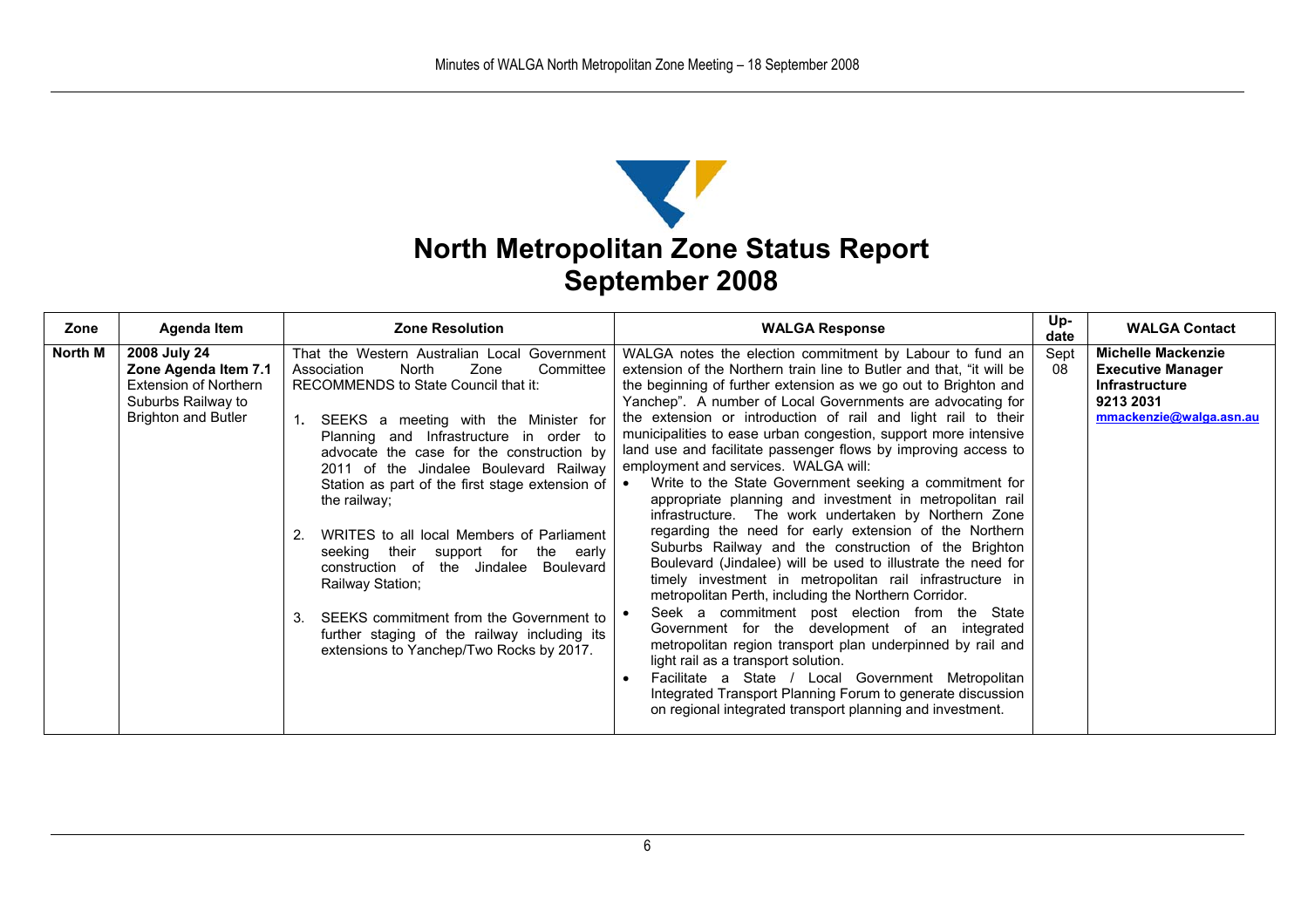| Zone           | Agenda Item                                                                                                                                              | <b>Zone Resolution</b>                                                                                                                                                                                                                                                                                                                                                                                                                                                                                                                                                                                                                                                         | <b>WALGA Response</b>                                                                                                                                                                                                                                                                                                                                                                                                                                                                                                                                                                                                                                                                                                                                                                                                                                                                                                                                                                                                                                                                                                                                                                                                                                        | Up-<br>date | <b>WALGA Contact</b>                                                                                                |
|----------------|----------------------------------------------------------------------------------------------------------------------------------------------------------|--------------------------------------------------------------------------------------------------------------------------------------------------------------------------------------------------------------------------------------------------------------------------------------------------------------------------------------------------------------------------------------------------------------------------------------------------------------------------------------------------------------------------------------------------------------------------------------------------------------------------------------------------------------------------------|--------------------------------------------------------------------------------------------------------------------------------------------------------------------------------------------------------------------------------------------------------------------------------------------------------------------------------------------------------------------------------------------------------------------------------------------------------------------------------------------------------------------------------------------------------------------------------------------------------------------------------------------------------------------------------------------------------------------------------------------------------------------------------------------------------------------------------------------------------------------------------------------------------------------------------------------------------------------------------------------------------------------------------------------------------------------------------------------------------------------------------------------------------------------------------------------------------------------------------------------------------------|-------------|---------------------------------------------------------------------------------------------------------------------|
| North M        | 2008 July 24<br>State Council Agenda<br>Item 6.1<br>Planning Bulletin 90 -<br><b>Planning Requirements</b><br>For The Prostitution<br>Amendment Act 2008 | that the North Metropolitan Zone REQUESTS<br>that a report be prepared for the next State<br>Council Meeting in relation to Planning Bulletin<br>90.                                                                                                                                                                                                                                                                                                                                                                                                                                                                                                                           | A report will be included in the October 08 State Council<br>agenda.<br>The resolution from North Metropolitan Zone was incorporated<br>in the State Council resolution as follows:<br><b>STATE COUNCIL RESOLUTION August 2008</b><br>That a report be prepared for the next State Council Meeting in<br>relation to Planning Bulletin 90.                                                                                                                                                                                                                                                                                                                                                                                                                                                                                                                                                                                                                                                                                                                                                                                                                                                                                                                   | Sept 08     | <b>Beryl Foster</b><br><b>Policy Manager Planning</b><br><b>Development</b><br>9213 2056<br>bfoster@walga.asn.au    |
| <b>North M</b> | 2008 July 24<br><b>State Council Agenda</b><br>Item 4.2<br>Proposed Stand Down<br>Provisions                                                             | 1.<br>the North Metropolitan Zone and the<br>WALGA State Council not support the<br>proposed Stand Down Provisions;<br>should further policy development occur,<br>2<br>then the Department of Local Government<br>and Regional Development be advised that<br>it must involve active consultation with the<br>Association and specific consideration of<br>the following issue of concern to the sector:<br>$\bullet$ That the<br>Department of Local<br>Government and Regional Development<br>to ensure<br>established<br>endeavour<br>principles of natural justice<br>and<br>procedural fairness are embodied in all<br>aspects of the proposed Stand Down<br>Provisions. | Department of Local Government and Regional Development<br>have been informed of the State Council resolution.<br>Part two of the resolution from North Metropolitan Zone was<br>incorporated in the State Council resolution as follows:<br><b>STATE COUNCIL RESOLUTION August 2008</b><br>That the Department of Local Government and Regional<br>Development be informed:<br>The Stand Down Provisions are agreed to in principle;<br>1.<br>and<br>2.<br>Further policy development of the Stand Down<br>Provisions must involve active consultation with the<br>Association and specific consideration of the following<br>issues of concern to the Sector:<br>• That the Department of Local Government and<br>Regional Development endeavour to ensure<br>established principles of natural justice and<br>procedural fairness are embodied in all aspects of<br>the proposed Stand Down Provisions; and<br>That activities associated with the term 'disruptive<br>behaviour', presented as reason to stand down a<br>defined Elected Member on the basis their<br>continued presence may make a Council<br>unworkable, are thoroughly examined and clearly<br>identified to ensure there is awareness, consistency<br>and opportunity for avoidance. | Sept 08     | <b>James McGovern</b><br><b>Policy Manager LG</b><br><b>Advisory Service</b><br>9213 2093<br>jmcgovern@walga.asn.au |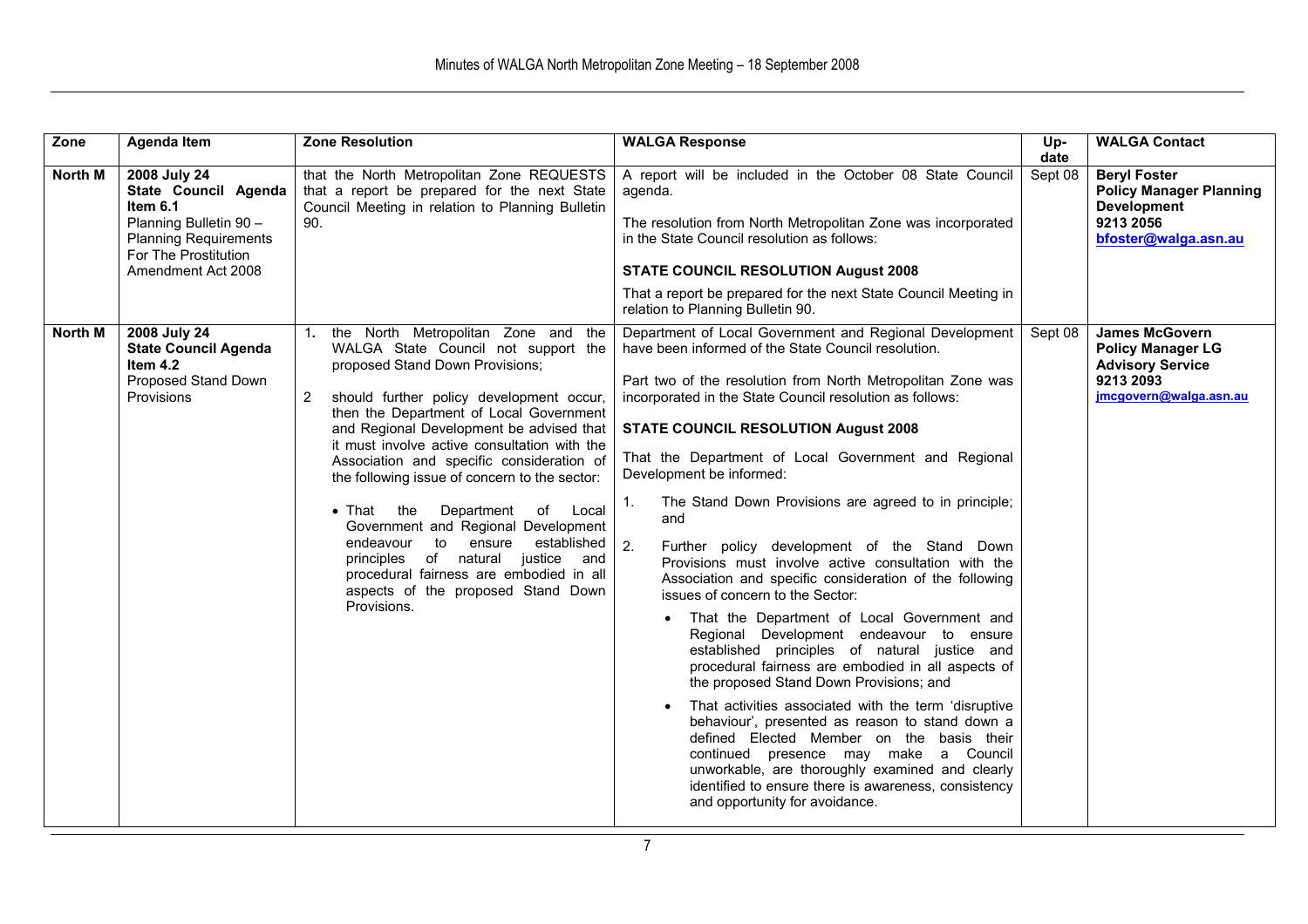| Zone           | <b>Agenda Item</b>                                                                                                               | <b>Zone Resolution</b>                                                                                                                                                                                                                                                                                                                                         | <b>WALGA Response</b>                                                                                                                                                                                                                                                                                                                                                                                                                                                                                                                                                                                                                                                                                                                                                                                                                                                                                                                                                                                                                                                                                                                                                                                                                                                                                                                                                                                                                                                                                                                                                   | Up-<br>date | <b>WALGA Contact</b>                                                                                                |
|----------------|----------------------------------------------------------------------------------------------------------------------------------|----------------------------------------------------------------------------------------------------------------------------------------------------------------------------------------------------------------------------------------------------------------------------------------------------------------------------------------------------------------|-------------------------------------------------------------------------------------------------------------------------------------------------------------------------------------------------------------------------------------------------------------------------------------------------------------------------------------------------------------------------------------------------------------------------------------------------------------------------------------------------------------------------------------------------------------------------------------------------------------------------------------------------------------------------------------------------------------------------------------------------------------------------------------------------------------------------------------------------------------------------------------------------------------------------------------------------------------------------------------------------------------------------------------------------------------------------------------------------------------------------------------------------------------------------------------------------------------------------------------------------------------------------------------------------------------------------------------------------------------------------------------------------------------------------------------------------------------------------------------------------------------------------------------------------------------------------|-------------|---------------------------------------------------------------------------------------------------------------------|
| <b>North M</b> | 2008 May 22<br>Zone Agenda Item 9.1<br>Proposed Amendment To<br>The Local Government<br>Act 1995 - Criminal<br>Convictions       | That the WALGA LOBBY for section 2.22(1) (a)<br>of the Local Government Act 1995 to be<br>amended to disqualify a person from election to<br>council if they have a conviction in relation to the<br>Criminal Code.                                                                                                                                            | This matter was discussed at the Governance and Strategy<br>Policy Team Meeting on 30 July 2008, where it was resolved :<br>"That the matter of Eligibility Criteria for Candidates in Local<br>Government Elections be the subject of consultation with the<br>Sector in the form of a Discussion Paper and survey feedback<br>opportunity, with the resultant<br>information<br>and<br>recommendations reported to a future Governance and<br>Strategy Policy Team meeting."                                                                                                                                                                                                                                                                                                                                                                                                                                                                                                                                                                                                                                                                                                                                                                                                                                                                                                                                                                                                                                                                                          | Sept 08     | <b>James McGovern</b><br><b>Policy Manager LG</b><br><b>Advisory Service</b><br>9213 2093<br>imcgovern@walga.asn.au |
| North M        | <b>2008 March 20</b><br>Zone Agenda Item 7.4<br>Amendment<br>to<br>the<br>Application of s33 of the<br><b>Bushfires Act 1954</b> | That North Zone refer this matter to WALGA<br>State Council, recommending that WALGA State<br>Council lobby the State Government for an<br>amendment to Section 33 of the Bushfires Act<br>1954 to bind the Crown, enabling Local<br>Governments to issue notices under Section 33<br>to State Government instrumentalities for the<br>clearing of firebreaks. | WALGA requested advice from FESA and the following<br>information was provided:<br>Sections 7(2) and 33(9) were added, with the intent of<br>addressing the issue of Public Authorities, State Agencies and<br>other Agents of the Crown not being bound by the Bushfires<br>Act 1954 Section 33(9) provided for Regulations to be drafted<br>to prescribe those "departments of the Public Service, State<br>agencies or instrumentalities" that would be considered<br>"owners or occupiers of land" for the purposes of Section 33 -<br>firebreak provisions. FESA have reported that due to negative<br>stakeholder reaction, Regulations are yet to be prescribed<br>under s.33 (9).<br>With specific regard to Section 33 of the Act ("firebreak<br>provisions"), FESA has raised the issue of whether these<br>provisions are binding on Local Government with the State<br>Solicitor's Office. FESA will ensure that any outcomes from<br>this exercise are communicated with the Association as soon<br>as the myriad legal issues have been fully considered.<br>With regard to agents of the Crown not being bound by the<br>provisions of the Act, the Community Development & Justice<br>Standing Committee, in the review of emergency services<br>legislation, recommended the repealing of the current<br>legislation and the drafting of a new Emergency Services Act,<br>which should be binding on the Crown.<br>The fire prevention measures of this new Act would apply to<br>Public Authorities, State Agencies and other Agents of the<br>Crown. | Sep 08      | John Lane<br><b>Emergency Management</b><br><b>Project Coordinator</b><br>9213 2074<br>jlane@walga.asn.au           |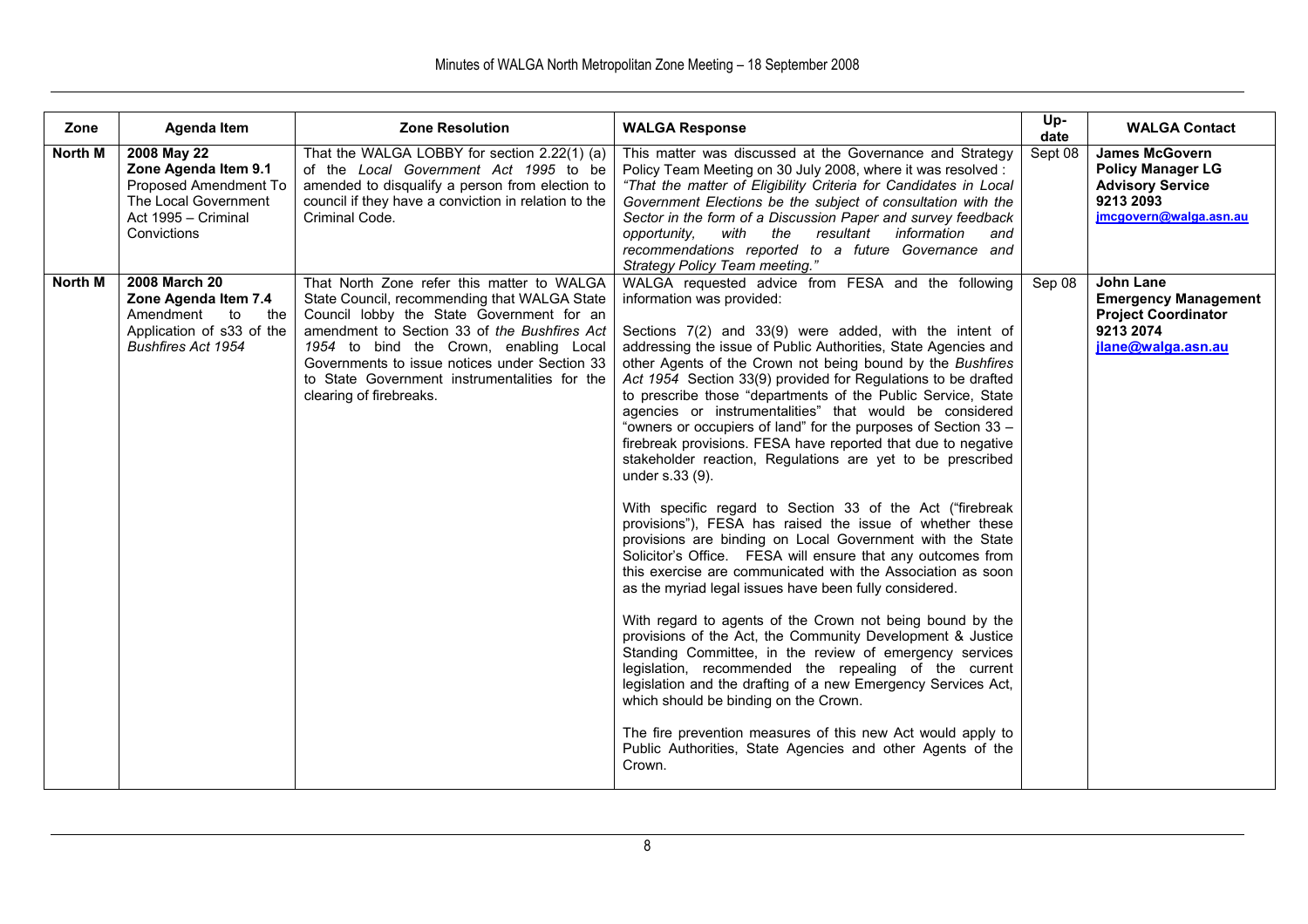| Zone           | <b>Agenda Item</b>                                                                                                                                                                   | <b>Zone Resolution</b>                                                                                                                                                                                                                                                                                                                                                                                                                                                            | <b>WALGA Response</b>                                                                                                                                                                                                                                                                                                                                                                                                                                                                                                                                                                                                                                                                                                                                                                                                                                                                                                                                                                                           | Up-<br>date | <b>WALGA Contact</b>                                                                                              |
|----------------|--------------------------------------------------------------------------------------------------------------------------------------------------------------------------------------|-----------------------------------------------------------------------------------------------------------------------------------------------------------------------------------------------------------------------------------------------------------------------------------------------------------------------------------------------------------------------------------------------------------------------------------------------------------------------------------|-----------------------------------------------------------------------------------------------------------------------------------------------------------------------------------------------------------------------------------------------------------------------------------------------------------------------------------------------------------------------------------------------------------------------------------------------------------------------------------------------------------------------------------------------------------------------------------------------------------------------------------------------------------------------------------------------------------------------------------------------------------------------------------------------------------------------------------------------------------------------------------------------------------------------------------------------------------------------------------------------------------------|-------------|-------------------------------------------------------------------------------------------------------------------|
| North M        | 2008 March 20<br>Zone Agenda Item 7.2<br><b>Energy Efficient Street</b><br>Lighting                                                                                                  | (New from 24 July 08 Meeting)<br>Information is sought on the length of the street<br>lighting trial being undertaken by Western<br>Power, and whether the City of Armadale<br>currently has all-night lighting. Ms Burges<br>undertook to investigate and raise the matter<br>with Mr Mark Batty, Executive Manager -<br>Environment and Waste of WALGA.                                                                                                                         | The Western Power Street lighting trial in the City of Armadale is<br>scheduled to be a two-year project. Discussion with the City of<br>Armadale confirms that the City has an all-night street lighting<br>regime.<br>Updates on the trial will be reported through the Environment<br>and Waste Key Activity Report, as they come to hand.                                                                                                                                                                                                                                                                                                                                                                                                                                                                                                                                                                                                                                                                   | Sept 08     | <b>Mark Batty</b><br><b>Executive Manager</b><br><b>Environment and Waste</b><br>9213 2078<br>mbatty@walqa.asn.au |
| North M        | 2008 January 31<br>Zone Agenda Item 8.1<br>Review of Fire &<br><b>Emergency Services</b><br>Levy Administration<br><b>Fee</b>                                                        | That WALGA make representation to the<br>1 <sup>1</sup><br>Minister for Emergency Services to<br>establish a reasonable ongoing basis for the<br>calculation of the administrative fee paid to<br>local authorities to collect the FESA levy.<br>2.<br>That the administrative fee be based on a<br>fee per property, which is increased<br>annually in line with some accepted index,<br>e.g. CPI, Local Government Cost Index or a<br>percentage of amounts raised by the levy. | WALGA met with FESA CEO and Staff and discussed a range of<br>issues and advised that WALGA would be seeking member<br>council feedback on the ESL levy.<br>On 30 July 08 WALGA circulated a Faxback to all Councils<br>requesting feedback on a number of questions posed around the<br>ESL Fee structure that will be the basis of a submission to the<br>Minister for Emergency Services. The faxback asks other<br>questions about the ESL that will be useful in our negotiations<br>with FESA and the Minister.                                                                                                                                                                                                                                                                                                                                                                                                                                                                                           | Sep 08      | John Lane<br><b>Policy Manager</b><br>Community<br>9213 2044<br>jlane@walqa.asn.au                                |
| <b>North M</b> | 2007 November 29<br>Zone Agenda Item 7.4<br>Reimbursement of<br><b>Local Government</b><br>Costs Incurred in the<br>Administration and<br>Operation of<br>Citizenship<br>Ceremonies. | That the North Metropolitan Zone Committee<br>REQUEST WALGA to again raise the issue of<br>funding citizenship ceremonies with ALGA, with<br>the objective of further<br>lobbying the<br>Commonwealth Government to change its<br>position on this matter.                                                                                                                                                                                                                        | WALGA contacted ALGA on 19 August 08 concerned that a<br>response has not been received to the letters sent in January<br>and May 08 respectively.<br>The Ministerial Council on Immigration and Multicultural Affairs<br>(the Council) met in Perth on 4 July 2008, hosted by the<br>Government of Western Australia. The meeting was chaired by<br>the Minister for Immigration and Citizenship, Senator Chris<br>Evans, and was attended by ministerial representatives from the<br>State Governments. They discussed focus on post-arrival<br>settlement services; services and entitlements available to<br>temporary and provisional visa holders and their dependants;<br>access to housing, particularly by humanitarian entrants; and<br>work by the Commonwealth-State Working Party on Skilled<br>Migration on improving employment outcomes for skilled<br>migrants.<br>The Ministerial Communiqué can be downloaded<br>http://www.chrisevans.alp.org.au/news/0708/immimediarelease04-<br>$02.$ php | Sept 08     | <b>Jodie Holbrook</b><br><b>Policy Manager</b><br>Community<br>9213 2044<br>iholbrook@walga.asn.au                |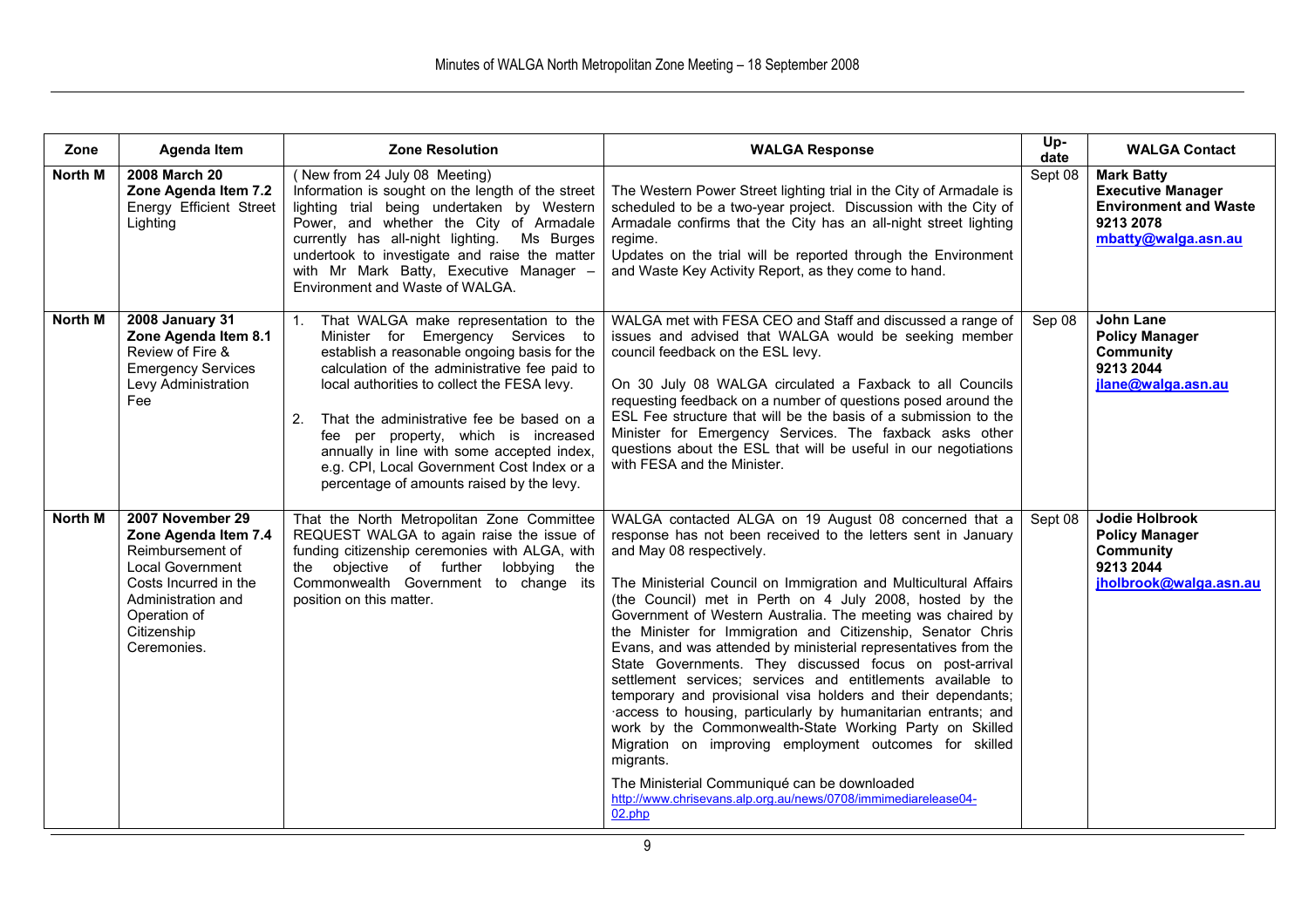| Zone    | Agenda Item                | <b>Zone Resolution</b>                                                  | <b>WALGA Response</b>                                                                                 | Up-     | <b>WALGA Contact</b>             |
|---------|----------------------------|-------------------------------------------------------------------------|-------------------------------------------------------------------------------------------------------|---------|----------------------------------|
|         |                            |                                                                         |                                                                                                       | date    |                                  |
| North M | 2007 November 29           | That the North Metropolitan Zone Committee                              | This matter has been considered by the Governance &                                                   | Sept 08 | <b>Tony Brown</b>                |
|         | Zone Agenda Item 7.3       | seeks the Western Australian Local Government                           | Strategy Policy Team with the following resolution:                                                   |         | <b>Executive Manager</b>         |
|         | Use of Differential Rating | Association's support to lobby the State                                |                                                                                                       |         | <b>Governance &amp; Strategy</b> |
|         | Discourage<br>the l<br>to  |                                                                         | Government to amend the current legislative   "That the Governance and Strategy Policy Team develop a |         | 9213 2051                        |
|         |                            | Holding of Undeveloped provisions in relation to differential rating to | Discussion Paper and/or InfoPage survey canvassing                                                    |         | tbrown@walga.asn.au              |
|         | Land                       | enable a differential rate to be applied on the                         | opportunities to introduce flexibility in the differential rating                                     |         |                                  |
|         |                            | basis of the length of time a property has                              | system for distribution to the sector for comment, with resultant                                     |         |                                  |
|         |                            | remained in an undeveloped state.                                       | feedback to be considered by the Governance and Strategy                                              |         |                                  |
|         |                            |                                                                         | Policy Team for a recommendation to be prepared to the State                                          |         |                                  |
|         |                            |                                                                         | Council meeting in October 2008."                                                                     |         |                                  |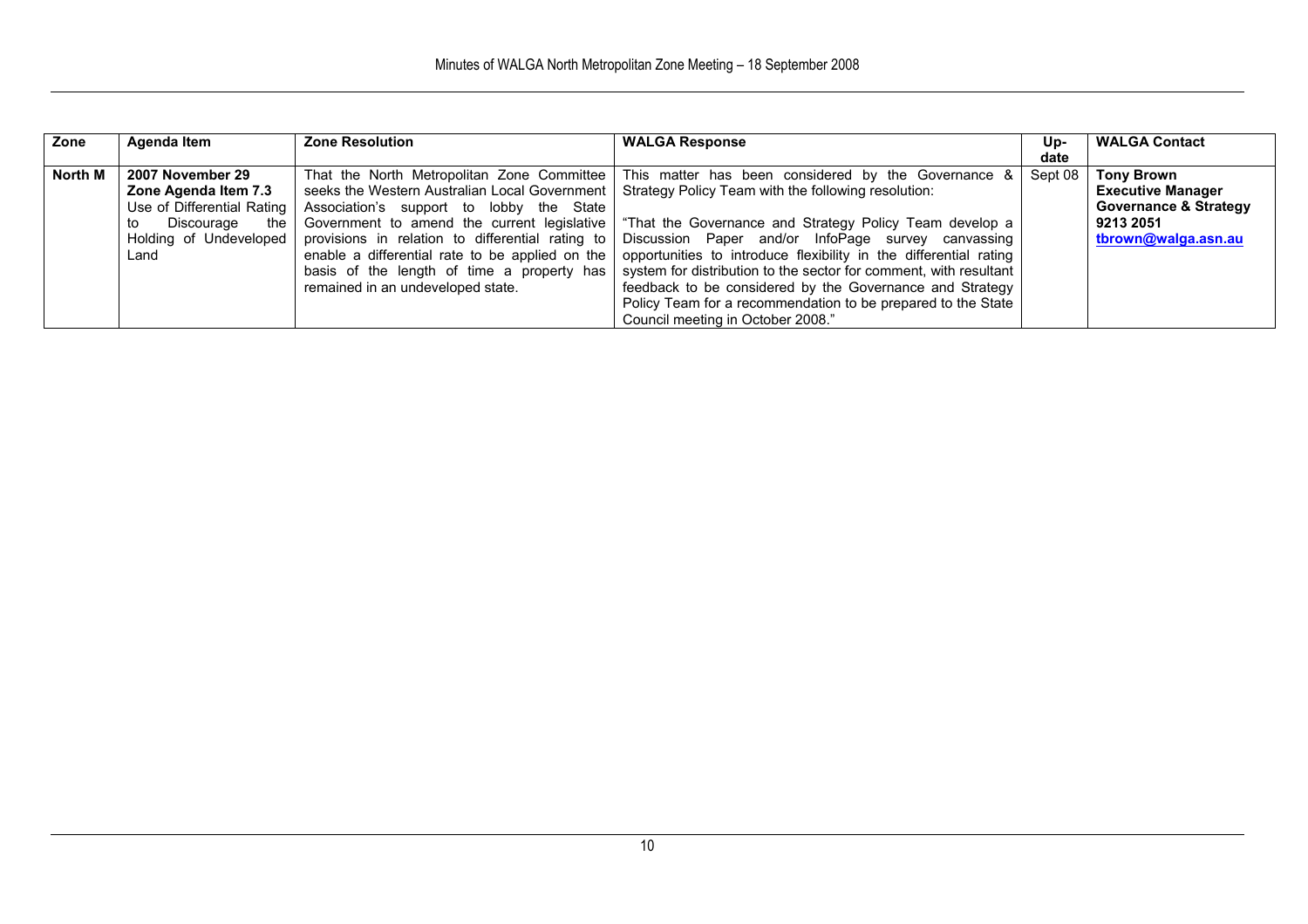#### **7. REPORTS FROM MEMBER COUNCILS**

#### **7.1 CONVENING SPECIAL ELECTORS MEETINGS**

*Report submitted by City of Joondalup* 

#### **IN BRIEF**

 **This report seeks the support of the North Zone to lobby for an increase to the number of electors required to call special electors meetings.** 

#### **BACKGROUND**

Section 5.28(1) of the *Local Government Act 1995* requires a special meeting of electors to be held if requested by either 100 electors or 5% of the number of electors whichever is the lesser number. This number and percentage has not changed since the Act was first introduced well over 10 years ago.

#### **COMMENT**

It is the 100 elector requirement which presents issues for large local governments. This occurs for two reasons. First, populations have increased significantly since the Act was introduced, while there has been no commensurate increase in the number of electors required to call a special electors meeting. Second, in large local governments, an hour at a shopping centre is likely to garner 100 signatures despite many being unlikely to have commitment to the issue itself.

The idea of a special electors meeting is considered a valuable and important opportunity for enabling significant issues of general importance to the community to be aired formally. However, it should not provide an avenue for small numbers of people to generate operational inefficiencies and force a local government to incur costs in staging such a meeting.

There are many avenues available for small numbers of people who wish to bring an issue before Council. These include public question time, the opportunity to petition, the opportunity to raise matters at public statement time (held by a number of local governments although not a legislative requirement), ward surgeries (held by a number of local governments although not a legislative requirement), together with the traditional approaches of letters and phone calls.

Consequently, special electors meetings do not provide a unique avenue for small numbers of people to bring matters before a local government.

There are two distinct approaches the Department could take in responding positively to a request to increase the number required to convene special electors meetings. The first option is just to increase the number significantly from 100 to at least 500 or ideally 1,000.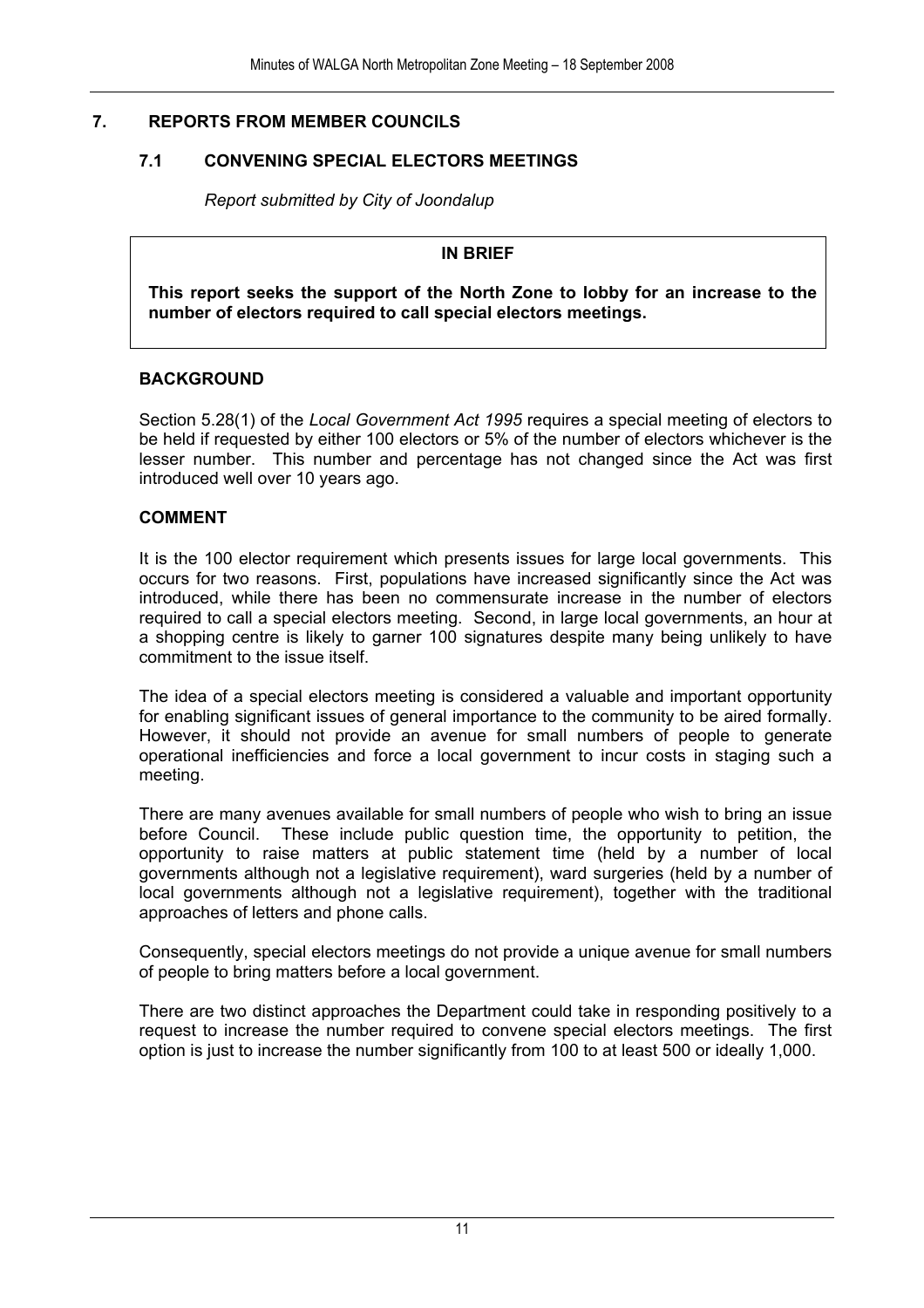The second would be to further acknowledge that local governments are of many different sizes (as is currently identified in Section 5.28(1)(a)) and introduce further categories which establish the benchmark for calling a special electors meeting. For councils of over 100,000 people, the benchmark could be 1,000. For local governments of between 50,000 and 100,000 people a benchmark of 500 people could be set while local governments of less than 50,000 could retain the 100 person benchmark.

**MOVED Cr McLean, SECONDED Cr Norman that the North Metropolitan Zone SEEKS the support of WALGA to lobby the State Government to increase the number of residents required to call a special electors meeting.** 

Discussion ensued.

**AMENDMENT MOVED Cr Cvitan, SECONDED Cr Roberts that the following words be added at the end of the Motion:** 

*"…..to 500 or 5% of the number of electors, whichever is the lesser number."* 

Discussion ensued.

**The Amendment was Put and CARRIED** 

**The Original Motion as amended, being:** 

**That the North Metropolitan Zone SEEKS the support of WALGA to lobby the State Government to increase the number of residents required to call a special electors meeting to 500 or 5% of the number of electors, whichever is the lesser number.** 

**Was Put and CARRIED** 

#### **7.2 DRAFT WASTE MANAGEMENT CONSULTATION, COMMUNICATION AND EDUCATION POLICY STATEMENT**

 *Report submitted by WALGA* 

#### **IN BRIEF**

**A draft Waste Management Consultation, Communication and Education Policy Statement has been prepared. The draft Policy Statement is currently out for comment (comments close 30 September 2008.)** 

#### **BACKGROUND**

In February 2008, the development of the Waste Management Consultation, Communication and Education Policy Statement commenced. In early March, a telephone survey of Elected Members and Officers from Metropolitan and Non-Metropolitan local governments, Regional Councils and VROCs was conducted. The telephone survey covered a wide range of issues regarding waste management consultation, communication and education. Many of the comments received were incorporated into the Policy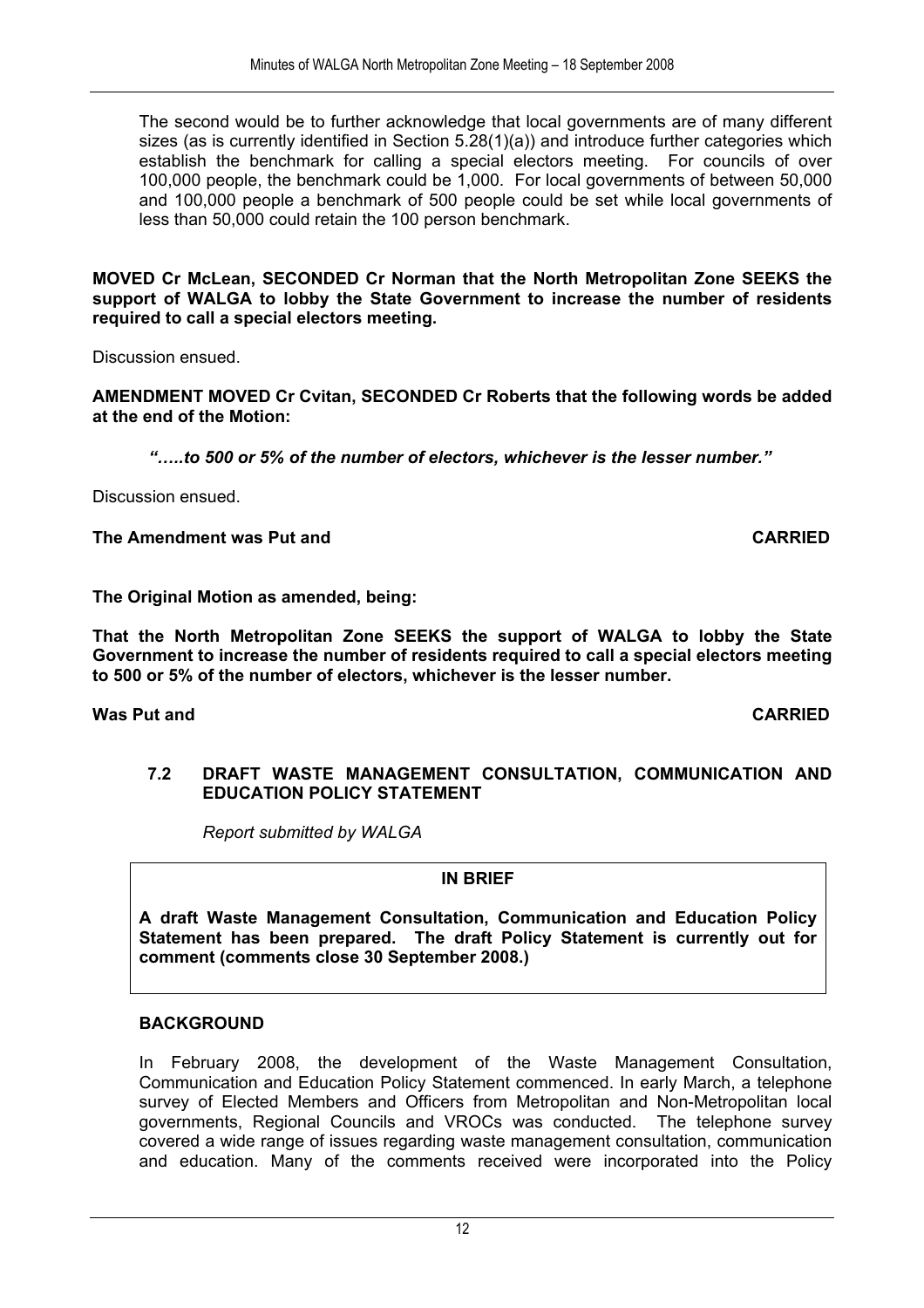Statement, which then went to all local governments for comment. Due to a low level of response it was decided that an online survey would be conducted to gather further feedback. Several comments were received regarding:

- WALGA to make available opportunities to speak with individual local governments on recycling issues (Zone meetings); and
- Include zones into the comment process for Policy Statements.

This draft Policy Statement relates only to the consultation, communication and education associated with the waste management activities of the WA Local Government Association.

#### **COMMENT**

During the process of formulating the Policy Statement and the identification of key stakeholders, the need for direct communication with Zones was noted.

The draft Policy Statement is attached.

**MOVED Cr Cvitan, SECONDED Cr Tyzack that the North Metropolitan Zone NOTES the progress of the draft Waste Management Consultation, Communication and Education Policy Statement.** 

Discussion ensued.

#### **The Motion was Put and CARRIED CARRIED**

*Appendix 1 refers* 

#### **8 WALGA STATE COUNCIL AGENDA – MATTERS FOR DISCUSSION**

**(***Zone delegates to consider the Matters for Decision contained in the WALGA State Council Agenda and put forward resolutions to Zone Representatives on State Council).*

#### **Matters of Particular Interest on State Council Agenda**

#### **5.2 - REVIEW OF THE OPERATION AND EFFECTIVENESS OF THE BUILDING AND CONSTRUCTION INDUSTRY TRAINING FUND AND LEVY COLLECTION ACT**

A query was raised in relation to the method of collection of the Building and Construction Industry Training Fund levy and the amounts collected by individual Councils.

Discussion ensued. It was suggested that an additional point to the recommendation be added as follows:

**MOVED Cr Tyzack, SECONDED Cr Re that the Building and Construction Industry Training Fund ESTABLISH improved reporting mechanisms to local governments on the expenditure and outcomes of the funds received.** 

#### **The Motion was Put and CARRIED**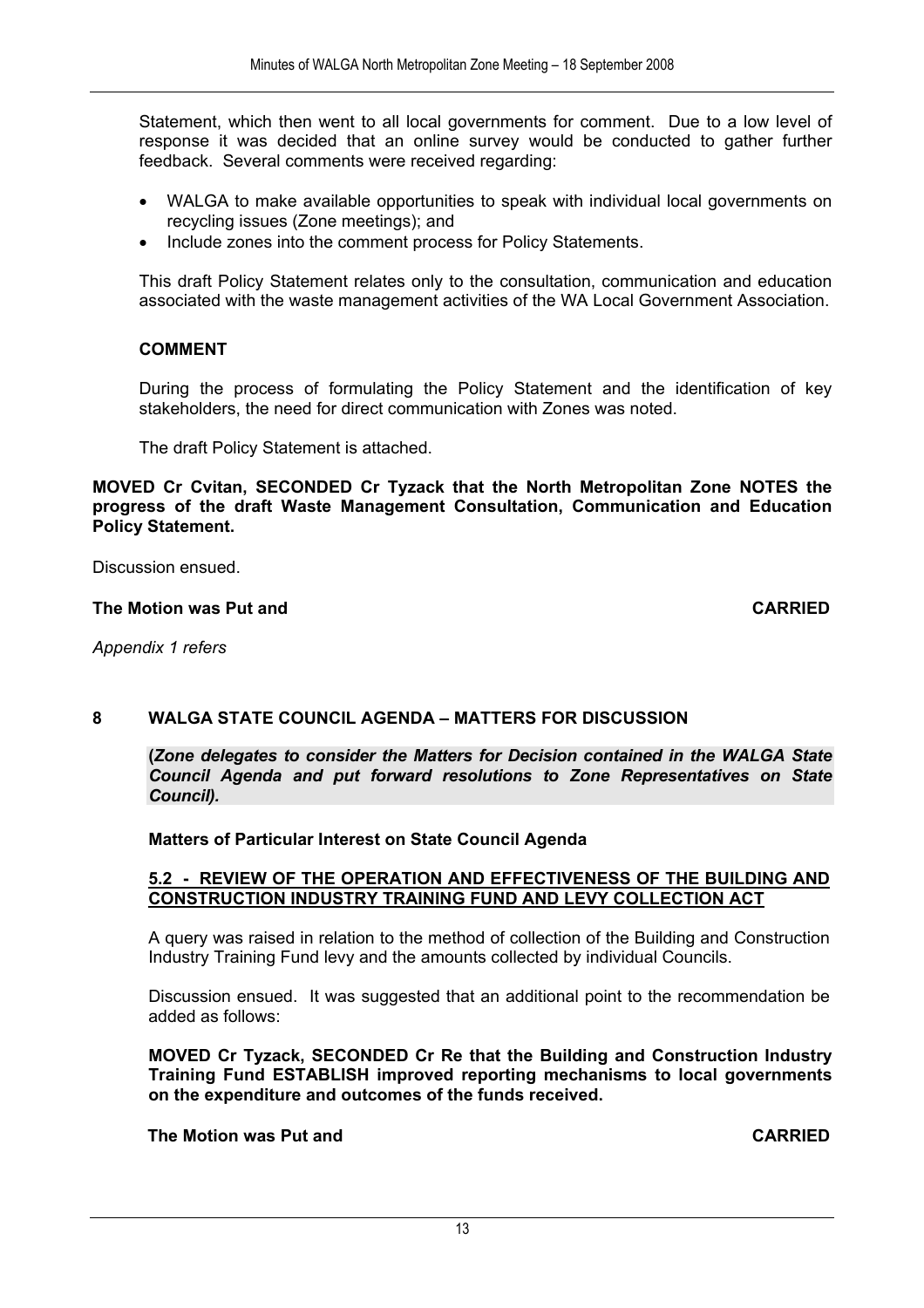#### **5.6 - PROPOSED AMENDMENTS TO LOCAL GOVERNMENT ACT – ELECTORS' GENERAL MEETINGS**

Discussion ensued with respect to the requirements for the conducting of Electors' meetings between metropolitan and country areas. The meeting was of the opinion that the current system works well.

**MOVED Cr Tyzack, SECONDED Cr Re that the North Metropolitan Zone SUPPORTS the retention of compulsory Electors' General Meetings.** 

#### **The Motion was Put and CARRIED**

#### **5.8 - REVIEW OF THE CLEARING OF NATIVE VEGETATION LEGISLATION AND PROCESSES**

Discussion ensued in relation to this Item, with the suggestion that an additional Point 19 being added to the Schedule of Specific Recommended Legislative Amendment in the WALGA Consolidated Submission on the 'Review of the Clearing of Native Vegetation Legislation and Processes' as follows.

**MOVED Cr Cvitan, SECONDED Cr Roberts that an additional recommendation be added to the Schedule of Specific Recommended Legislative Amendment in the WALGA Consolidated Submission on the 'Review of the Clearing of Native Vegetation Legislation and Processes':** 

*"19 That a provision be included for Roads Reserved for Public Purposes in the Metropolitan Region Scheme be exempt from seeking the clearing permits or not be required to provide environmental offsets where development is sought."* 

**The Motion was Put and CARRIED**

#### **9 WALGA STATE COUNCIL MEMBERS' REPORTS**

The WALGA President's Report for September/October 2008 was tabled – Appendix 2 refers.

The Chairperson outlined key elements of the President's Report relevant to the North Metropolitan Zone pertaining to the following:

- $\triangleright$  Local Government Convention
- $\triangleright$  Constitutional Recognition Introduction of a preamble to the Australian Constitution
- ¾ Budget Submission
- ¾ SSS Special Forum
- ¾ Training Mr Phillips, Executive Manager, Workplace Solutions provided an overview of WALGA's submission in relation to being recognised as an official training institute.
- ¾ Strategic Procurement Individual local governments are encouraged to obtain a copy of the directory listing products and services available.

It was requested that confirmation be sought from WALGA as to whether the President's Report was sent to the Secretariat.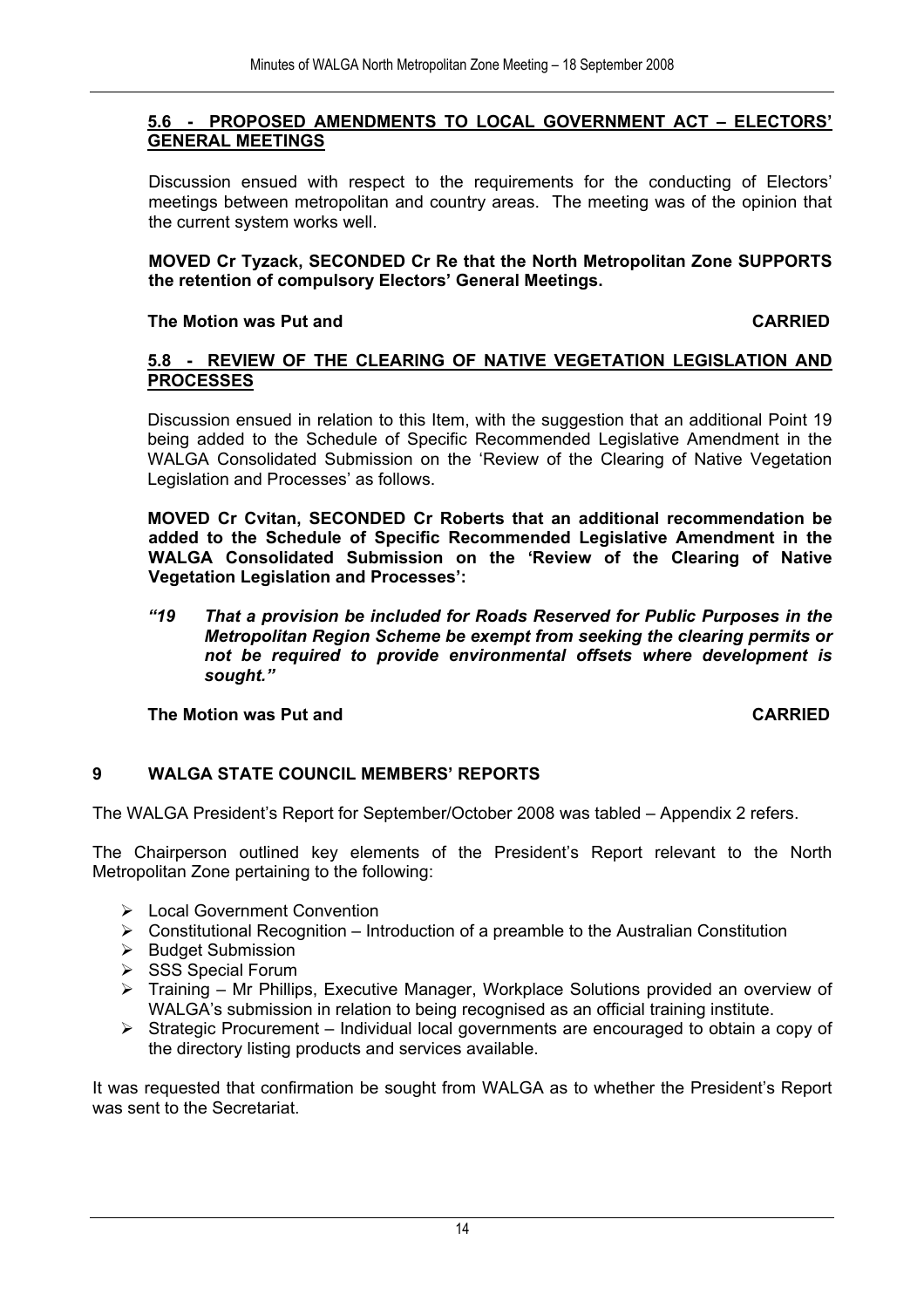#### **10 GENERAL BUSINESS**

Cr Tyzack raised the issue of forced annexures. It was suggested the City of Stirling presents a report to its Council, referring the matter to the North Metropolitan Zone.

#### **11 DATE, TIME & PLACE OF NEXT MEETING**

The next meeting of the North Metropolitan Zone will be held at the City of Wanneroo on Thursday 20 November 2008, commencing at 6.00 pm.

#### **12 CLOSURE**

The Chairperson declared the meeting closed at 1946 hrs.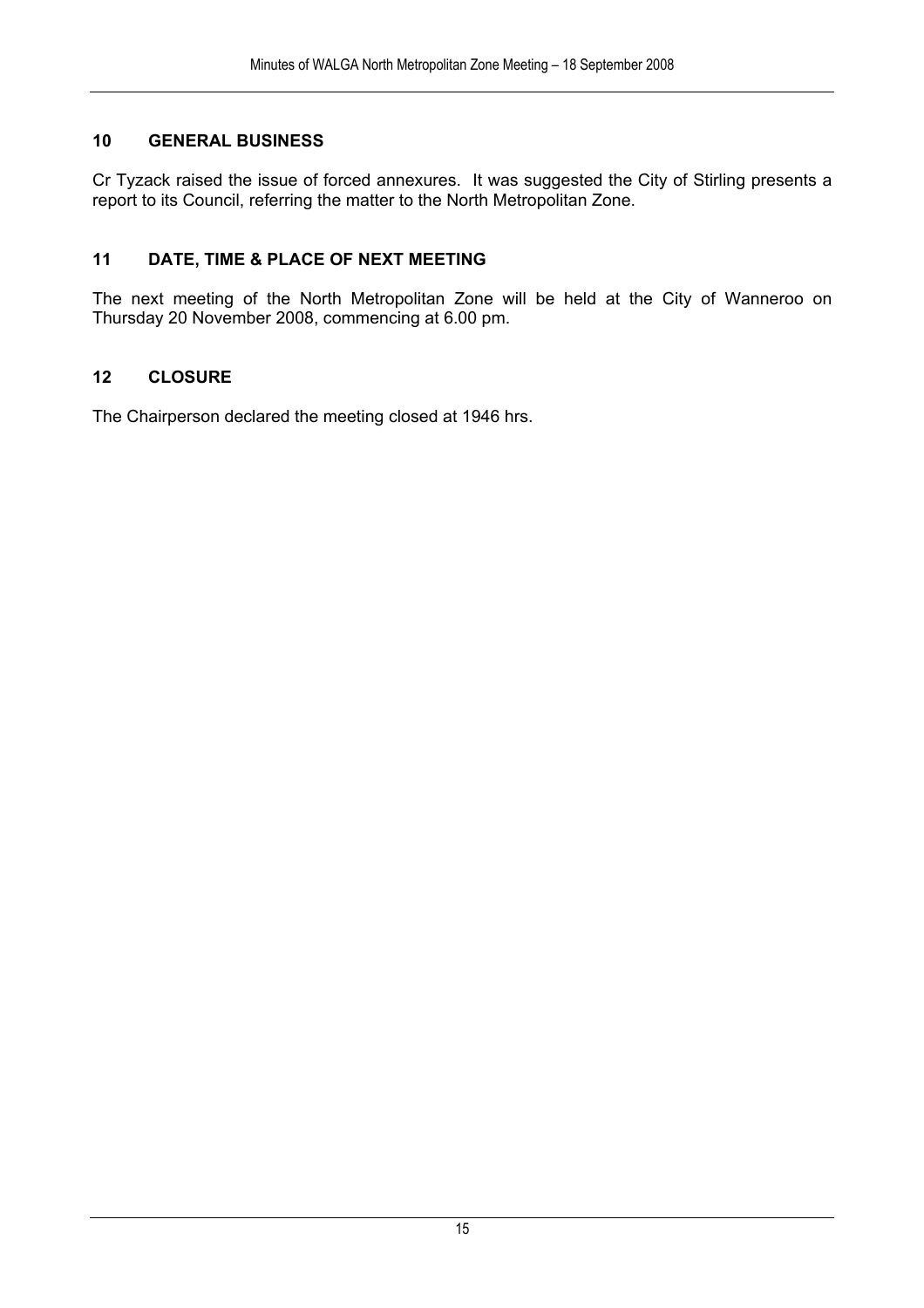

# **Draft WASTE MANAGEMENT CONSULTATION, COMMUNICATION AND EDUCATION POLICY STATEMENT**

PREPARED BY THE



MUNICIPAL WASTE ADVISORY COUNCIL "Getting the Environment Right"

September 2008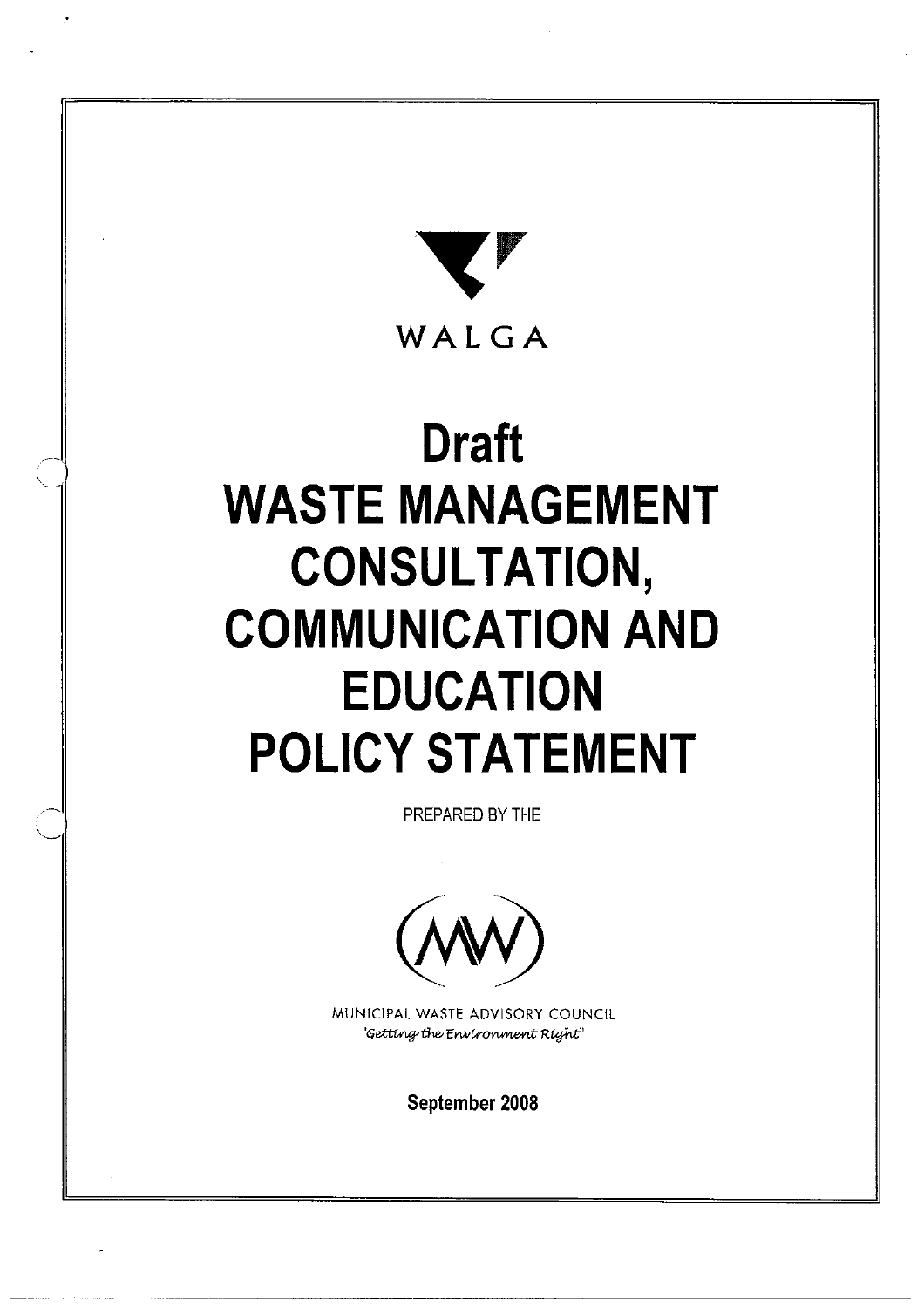#### **Status of this Policy Statement**

This Policy Statement has been prepared by the Municipal Waste Advisory Council and adopted by the Western Australian Local Government Association. The Municipal Waste Advisory Council is a standing committee of the WA Local Government Association with delegated authority to represent the Association in all matters relating to solid waste management.

The Municipal Waste Advisory Council has been formed through collaboration with Regional Councils who are not ordinary members of the WA Local Government Association. The resulting body effectively represents the views of all Local Government bodies responsible for waste management in Western Australia.

Policy Statements adopted by the WA Local Government Association represent a consolidated viewpoint from local government and may differ from the positions adopted by individual member organisations. The Municipal Waste Advisory Council and the WA Local Government Association will strive to promote this Policy Statement and to act consistently with its contents. Individual Local Governments and Regional Councils are encouraged to support them in this but are not bound by the document

Policy Statements adopted by the WA Local Government Association are reviewed and new Policy Statements are developed regularly. The latest WA Local Government Association Policy Statements can be obtained from the website www.wastenet.net.au

In-line with standard MWAC policy, this policy statement will be reviewed 6-months after its endorsement by the State Council. It will be reviewed again at least every 2-years subsequent to this; with any significant developments acting to instigate an earlier review.



The Municipal Waste Advisory Council's member organisations are:

WESTERN METROPOLITAN REGIONAL COUNCIL



Draft Waste Management Consultation, Communication and Education Policy Statement - September 2008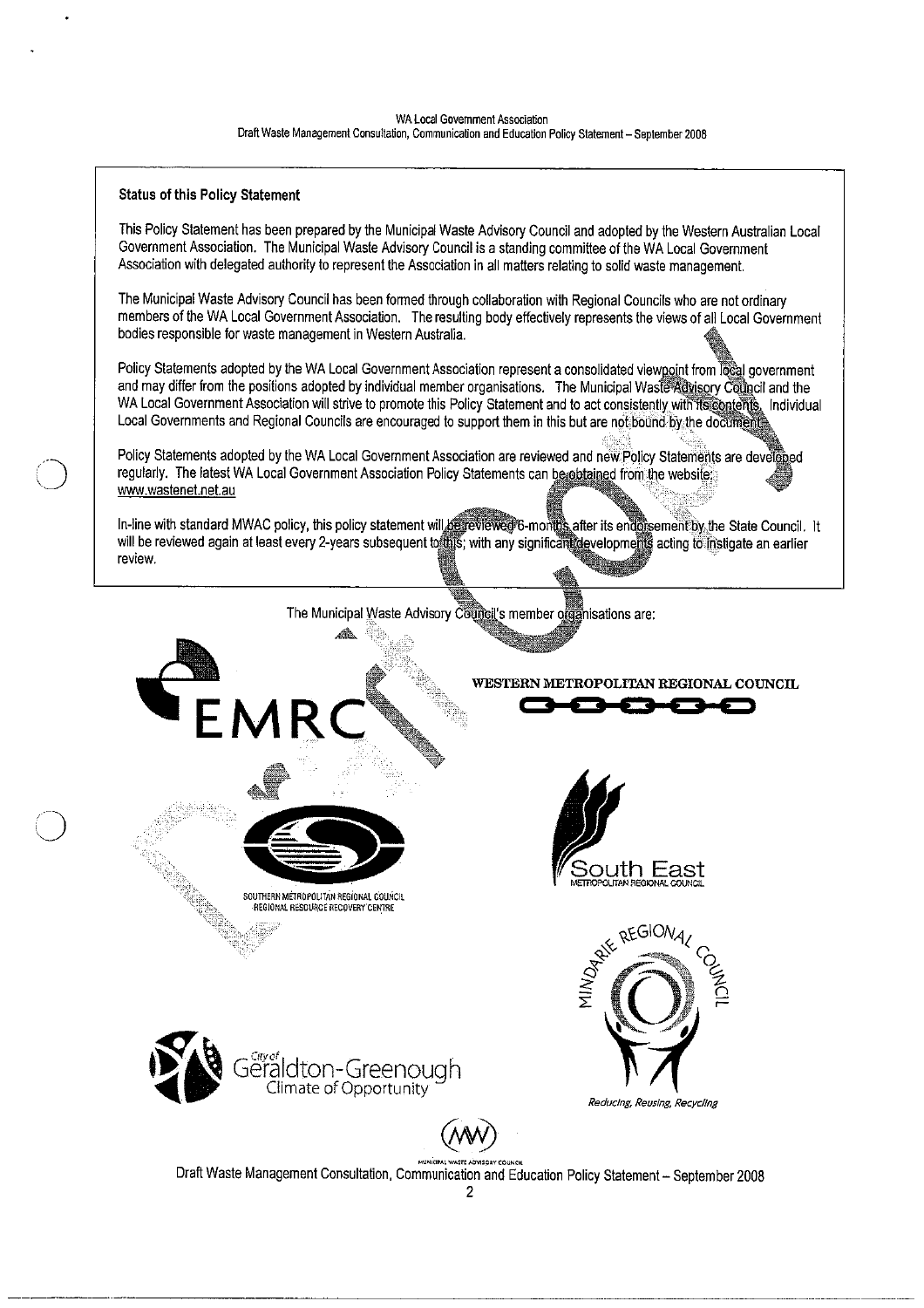$\ddot{\phantom{0}}$ 

## Draft Policy Statement on<br>WASTE MANAGEMENT CONSULTATION, COMMUNICATION **AND EDUCATION**

| Title:                          | WA Local Government Association Policy Statement on Waste Management Consultation,<br>Communication and Education - September 2008                                                                                                                                                                                                                                                                                                                                                                                                                                                                                                                                                                                                                                                                                                    |
|---------------------------------|---------------------------------------------------------------------------------------------------------------------------------------------------------------------------------------------------------------------------------------------------------------------------------------------------------------------------------------------------------------------------------------------------------------------------------------------------------------------------------------------------------------------------------------------------------------------------------------------------------------------------------------------------------------------------------------------------------------------------------------------------------------------------------------------------------------------------------------|
| Scope of<br>Policy:             | This Policy Statement is intended to outline the Western Australian Local Government Associations<br>position on the key principles, stakeholders and methods to ensure comprehensive Consultation and<br>Communication, as well as, clearly identifying the roles and responsibilities of Local, State and Federal<br>Government with regard to Waste Education.                                                                                                                                                                                                                                                                                                                                                                                                                                                                     |
|                                 | It is intended that this Policy Statement should:<br>Identify key principles on which to base consultation and communication with stakeholders;<br>Provide a list of primary and secondary stakeholders;<br>Provide commitments to stakeholders from WALGA regarding consultation and communication<br>۰<br>on waste management issues;<br>Provide a clear set of test parameters to determine the level of consultation and communication<br>۰<br>needed when assessing the significance of major and minor issues;<br>Identify appropriate methods of consultation and communication for WALGA;<br>٠<br>Identify the roles and responsibilities of Local, State and Federal Government regarding Waste<br>Education; and<br>Clarify what other roles Local Government has in terms of consultation, communication and<br>education. |
|                                 | This Policy Statement dees not focus on local government engagement with its local community<br>however, the key principles outlined in the Policy Statement are common to all<br>communication/consultation processes.                                                                                                                                                                                                                                                                                                                                                                                                                                                                                                                                                                                                               |
| <b>Background</b><br>of Policy: | The Association, as the peak body for Local Government, considers that the development of the Waste<br>Management Consultation, Communication and Education Policy Statement will highlight the importance<br>of its strengthening commitment to improving the relationship between Local, State and Federal<br><b>Governments</b>                                                                                                                                                                                                                                                                                                                                                                                                                                                                                                    |
|                                 | One of the drivers in the development of this policy statement has been the need for clear communication<br>between Local, State and Federal Government with regard to Waste Education. Due to unclear roles and<br>responsibilities there is the potential for conflicting messages from the different spheres of government.                                                                                                                                                                                                                                                                                                                                                                                                                                                                                                        |
|                                 | Local Government has developed this Policy with reference to its twin roles as a representative of the<br>community and as a service provider. Local Government must represent community values since these<br>are the fundamental basis for undertaking new challenges and continuing past work. Local Government<br>must also apply its service provider expertise when considering means by which to achieve community<br>benefits.                                                                                                                                                                                                                                                                                                                                                                                                |
|                                 | State and Local Government have committed to the Partnership Agreement on Communication and<br>Consultation, this document outlines:<br>That the benefits of partnering include better decision making;<br>That partnering promotes the achievement of mutual objectives;<br>٠                                                                                                                                                                                                                                                                                                                                                                                                                                                                                                                                                        |



Draft Waste Management Consultation, Communication and Education Policy Statement - September 2008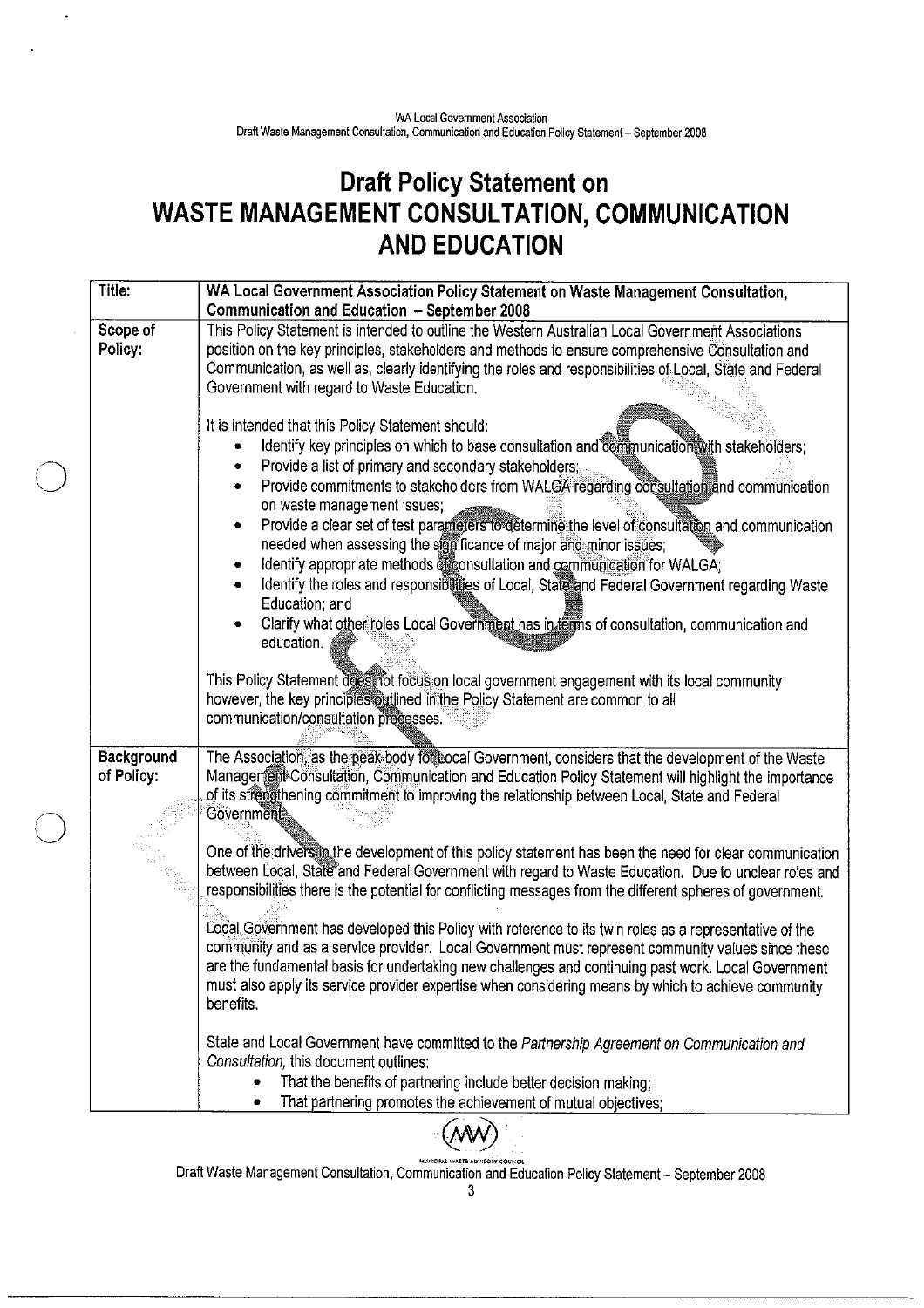|              |                                                                                                                     | That the Agreement facilitates the most effective use of State and Local Government                    |  |  |  |
|--------------|---------------------------------------------------------------------------------------------------------------------|--------------------------------------------------------------------------------------------------------|--|--|--|
|              | resources; and                                                                                                      |                                                                                                        |  |  |  |
|              | That the Agreement enables the provision of a greater range of services.                                            |                                                                                                        |  |  |  |
|              | WALGA acknowledges that a number of Local Governments have developed their own Community                            |                                                                                                        |  |  |  |
|              | Engagement Policies to help guide them in the implementation of programs they undertake.                            |                                                                                                        |  |  |  |
|              |                                                                                                                     |                                                                                                        |  |  |  |
| Statement of | 1. Principles of Consultation and Communication                                                                     |                                                                                                        |  |  |  |
| Policy:      |                                                                                                                     | The WA Local Government Association has identified the following key principles on which to base       |  |  |  |
|              | consultation and communication with stakeholders, these include:                                                    |                                                                                                        |  |  |  |
|              | a right to input into issues that affect them;                                                                      | Democratic principles - based on the principle that anyone from all stakeholder groups have            |  |  |  |
|              |                                                                                                                     | Transparency - the process will be open and transparent and a achieve clear outcomes;                  |  |  |  |
|              |                                                                                                                     | Equity - an equal opportunity to participate in the Consultation and Communication process             |  |  |  |
|              | be given to all stakeholders; and                                                                                   |                                                                                                        |  |  |  |
|              | Access - ensure that participants from all stakeholder groups can be involved.                                      |                                                                                                        |  |  |  |
|              |                                                                                                                     |                                                                                                        |  |  |  |
|              | Local Governments Consultation and Communication with local communities is an integral part of                      |                                                                                                        |  |  |  |
|              | community engagement. Integration of the democratic, equity and access principles is needed to ensure               |                                                                                                        |  |  |  |
|              | equal access for all members of the community. The principles of equity and access advocate the                     | provision of information and dialogue-opportunities to accommodate people for whom English is a second |  |  |  |
|              | language, people with vision-impairment of people with health issues                                                |                                                                                                        |  |  |  |
|              |                                                                                                                     |                                                                                                        |  |  |  |
|              | 2. Key Stakeholders                                                                                                 |                                                                                                        |  |  |  |
|              | The WA Local Government Association recognises that the identification of its stakeholders is imperative            |                                                                                                        |  |  |  |
|              | to the process of seeking input and expertise throughout the course of Consultation and Communication.              |                                                                                                        |  |  |  |
|              | Primary stakeholders are those that are directly affected or represented by the activities of the                   |                                                                                                        |  |  |  |
|              | Association (these include both Internal Association staff and external stakeholders). Secondary                    |                                                                                                        |  |  |  |
|              | stakeholders are those indirectly affected by the activities of the Association. The identification of              |                                                                                                        |  |  |  |
|              | Primary and Secondary stakeholders assists in ensuring appropriate communication and consultation is<br>undertaken. |                                                                                                        |  |  |  |
|              | <b>Primary Stakeholders</b>                                                                                         | Key methods of communication and                                                                       |  |  |  |
|              |                                                                                                                     | consultation                                                                                           |  |  |  |
|              | MWAS Members (elected members and officers);                                                                        | Regular meetings, provision of Agendas and                                                             |  |  |  |
|              |                                                                                                                     | Minutes                                                                                                |  |  |  |
|              | WALGA <sup>N</sup> Bolicy Team and Internal Staff                                                                   | Regular meetings                                                                                       |  |  |  |
|              | Regional Councils;                                                                                                  | Through MWAC Members, updates                                                                          |  |  |  |
|              | WA Local Governments - Councillors;                                                                                 | LG News, Information Bulletin, WasteNet<br>Updates                                                     |  |  |  |
|              | WALGcal Governments - Officers;                                                                                     | Information Bulletin, direct email, ad hoc                                                             |  |  |  |
|              |                                                                                                                     | consultation, WasteNet Updates                                                                         |  |  |  |
|              | Forum of Regional Councils (FORC);                                                                                  | Through Executive Officer                                                                              |  |  |  |
|              | <b>WALGA Zones and Secretariats.</b>                                                                                | State Council Agenda process                                                                           |  |  |  |
|              | <b>Secondary Stakeholders</b>                                                                                       | Key methods of communication and                                                                       |  |  |  |
|              |                                                                                                                     | consultation                                                                                           |  |  |  |
|              | State Government;                                                                                                   | Regular meetings, Letters, Newsletters                                                                 |  |  |  |
|              | Minister for the Environment;                                                                                       | Regular meetings, Letters                                                                              |  |  |  |



 $\ddot{\phantom{1}}$ 

Draft Waste Management Consultation, Communication and Education Policy Statement - September 2008

(WW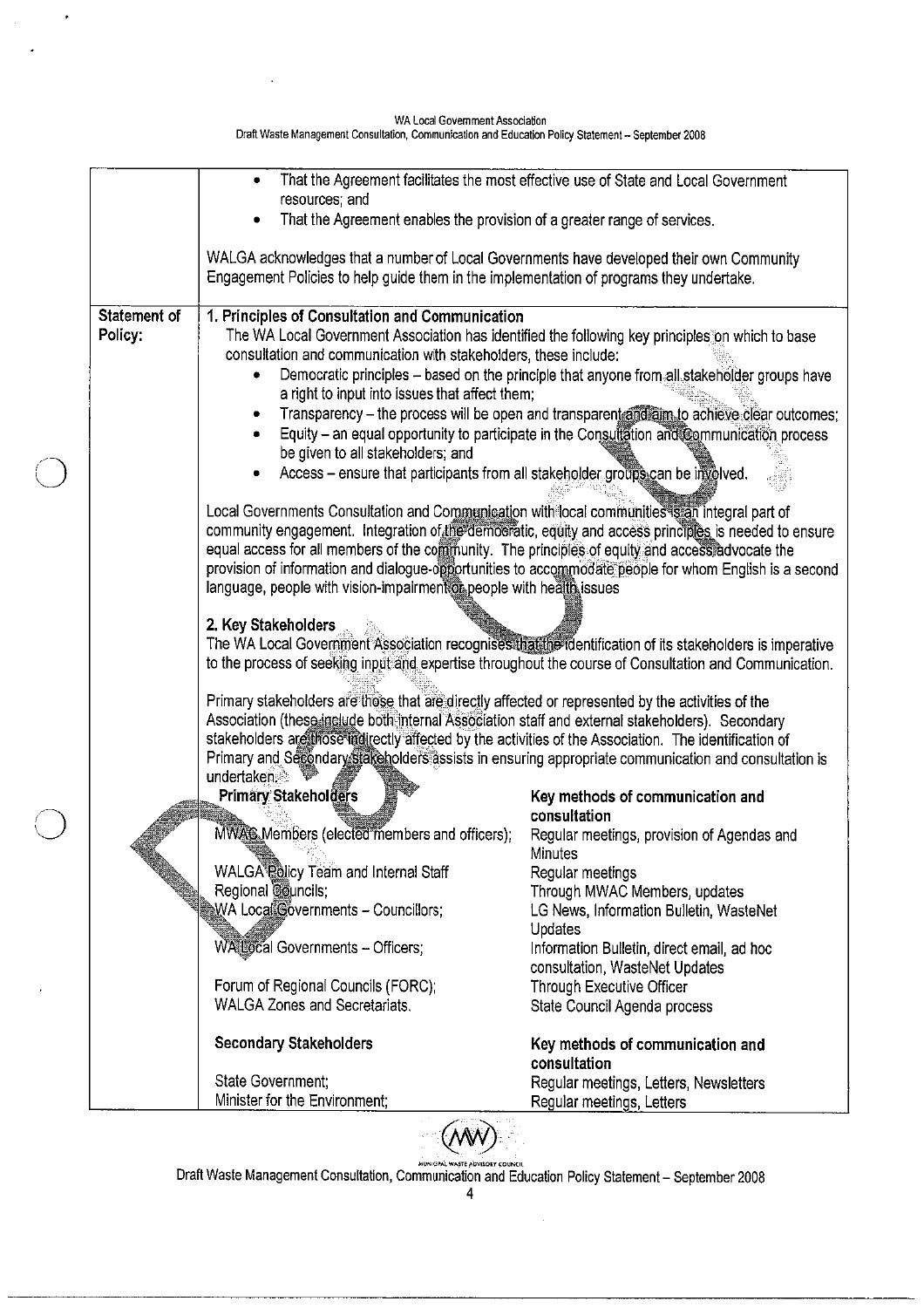$\bullet$ 

٠.

| Waste Authority;                                                                                | Meetings, Letters                                                                                     |  |  |  |
|-------------------------------------------------------------------------------------------------|-------------------------------------------------------------------------------------------------------|--|--|--|
| Waste Management Association Australia;                                                         | Ongoing Liaisons, Letters                                                                             |  |  |  |
| Interstate Waste Management Industry;                                                           | Email, Sporadic Meetings                                                                              |  |  |  |
| Local Communities;                                                                              | Media release, Newsletters                                                                            |  |  |  |
| <b>Education Sector;</b>                                                                        | Media release, Newsletters                                                                            |  |  |  |
| The Media.                                                                                      | Media release Via WALGA                                                                               |  |  |  |
|                                                                                                 |                                                                                                       |  |  |  |
| 3. Commitment to Stakeholders                                                                   | As the representative organisation for local government, the WA Local Government Association has a    |  |  |  |
| aims to actively seek stakeholder input and expertise. The level of this commitment includes:   | strong commitment to its stakeholders regarding Consultation and Communication The Association        |  |  |  |
| Identifying Primary and Secondary stakeholders;                                                 |                                                                                                       |  |  |  |
| Keeping all stakeholders informed;<br>$\bullet$                                                 |                                                                                                       |  |  |  |
| $\qquad \qquad \bullet$                                                                         | Utilising the most appropriate form of consultation when seeking stakeholder input;                   |  |  |  |
| $\bullet$                                                                                       | Ensuring the aims, scope and purposes of any consultation processes are clear                         |  |  |  |
|                                                                                                 |                                                                                                       |  |  |  |
|                                                                                                 | Providing adequate and timely feedback on what stakeholder information was used from                  |  |  |  |
| surveys or emails received; and                                                                 |                                                                                                       |  |  |  |
| Documenting and evaluating consultation and communication processes.                            |                                                                                                       |  |  |  |
| 4. Test Parameters for Major and Minor Issues                                                   |                                                                                                       |  |  |  |
|                                                                                                 | When an issue arises, the appropriate level of consultation and communication needs to be identified. |  |  |  |
|                                                                                                 | The level of consultation and communication needed will depend on the significance of the issues;     |  |  |  |
|                                                                                                 | therefore, a set of test parameters for issues has been developed. These parameters will assist in    |  |  |  |
| identifying whether an issue is of minor or major significance.                                 |                                                                                                       |  |  |  |
| When prioritising an issue, the following test parameters should be considered:                 |                                                                                                       |  |  |  |
| Major Issues                                                                                    | <b>Minor Issues</b>                                                                                   |  |  |  |
| Cause significant health, social or environmental                                               | Do not cause significant health, social or                                                            |  |  |  |
| impacts                                                                                         | environmental impacts                                                                                 |  |  |  |
| Have long term, wide spread impact                                                              | Short term, localised impact                                                                          |  |  |  |
| Cause significant community concern                                                             | Are not a major concern for the community                                                             |  |  |  |
| Severely impact on local governments ability to                                                 | Do not impact on local government service                                                             |  |  |  |
| provide a service                                                                               | provision                                                                                             |  |  |  |
| Affect most or all local governments                                                            | Low number of local governments impacted                                                              |  |  |  |
| Significant financial impaction Local Government                                                | Financial impact insignificant                                                                        |  |  |  |
| Relate to a significant proportion of the waste                                                 | Only localised impact on waste stream                                                                 |  |  |  |
| stream                                                                                          |                                                                                                       |  |  |  |
| Require State or Federal Government                                                             | Don't require State or Federal Government                                                             |  |  |  |
| involvement                                                                                     | involvement                                                                                           |  |  |  |
| Require involvement of primary stakeholders                                                     | Only require involvement of secondary                                                                 |  |  |  |
|                                                                                                 | stakeholders                                                                                          |  |  |  |
|                                                                                                 |                                                                                                       |  |  |  |
| 5. Methods of Consultation                                                                      |                                                                                                       |  |  |  |
|                                                                                                 | WALGA recognises that regular consultation with stakeholders is vital to ensure important issues are  |  |  |  |
|                                                                                                 | identified and addressed appropriately. Depending upon the depth of feedback and the complexity of    |  |  |  |
|                                                                                                 |                                                                                                       |  |  |  |
|                                                                                                 |                                                                                                       |  |  |  |
| responses required, consultation with stakeholders may occur in different ways.                 |                                                                                                       |  |  |  |
|                                                                                                 |                                                                                                       |  |  |  |
| The matrix below provides a tool for assessing the appropriate method of consultation, based on | whether the issue is minor or major and the level of complexity of the issues (and response required) |  |  |  |



Draft Waste Management Consultation, Communication and Education Policy Statement - September 2008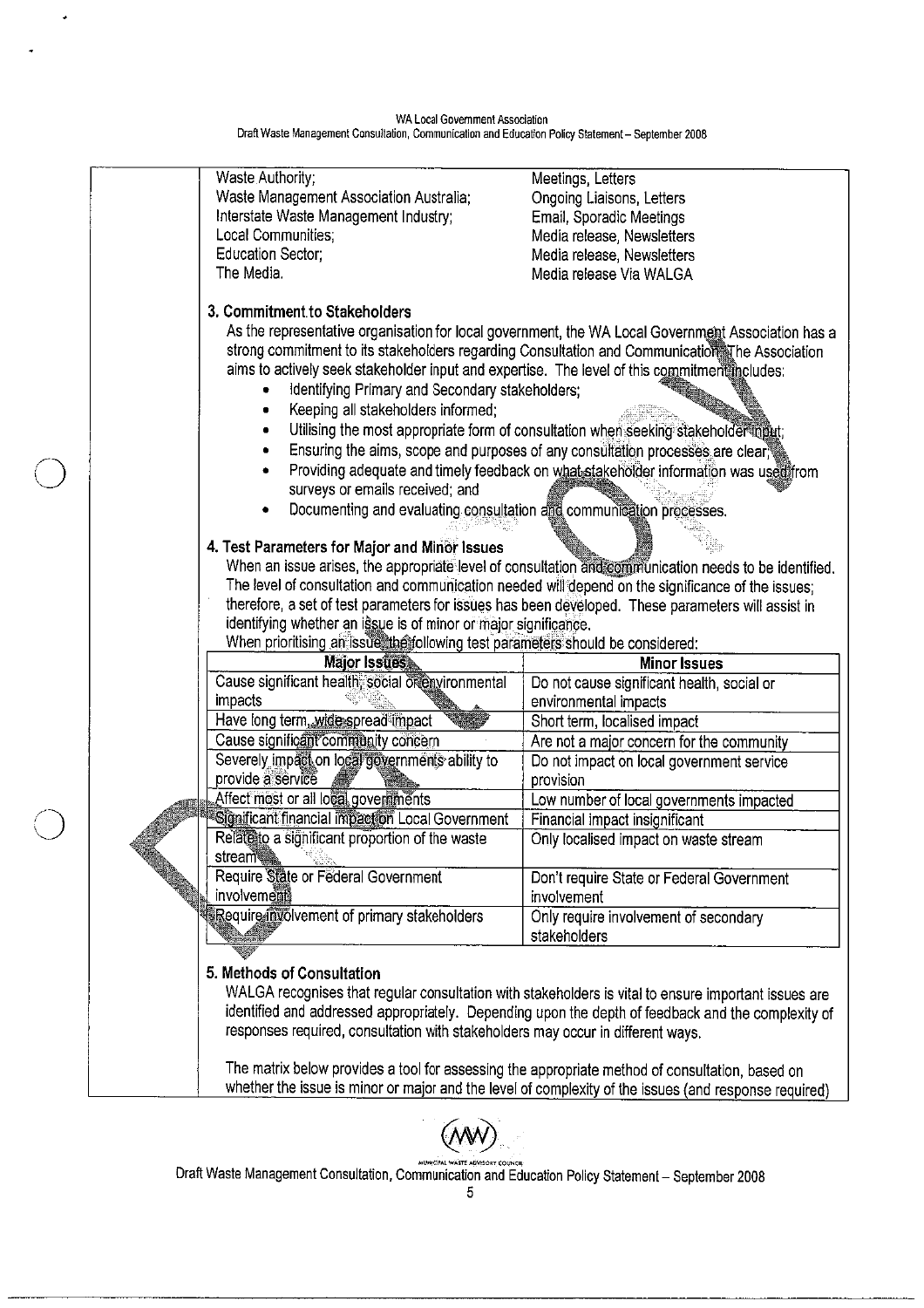WA Local Government Association Draft Waste Management Consultation, Communication and Education Policy Statement - September 2008





Draft Waste Management Consultation, Communication and Education Policy Statement - September 2008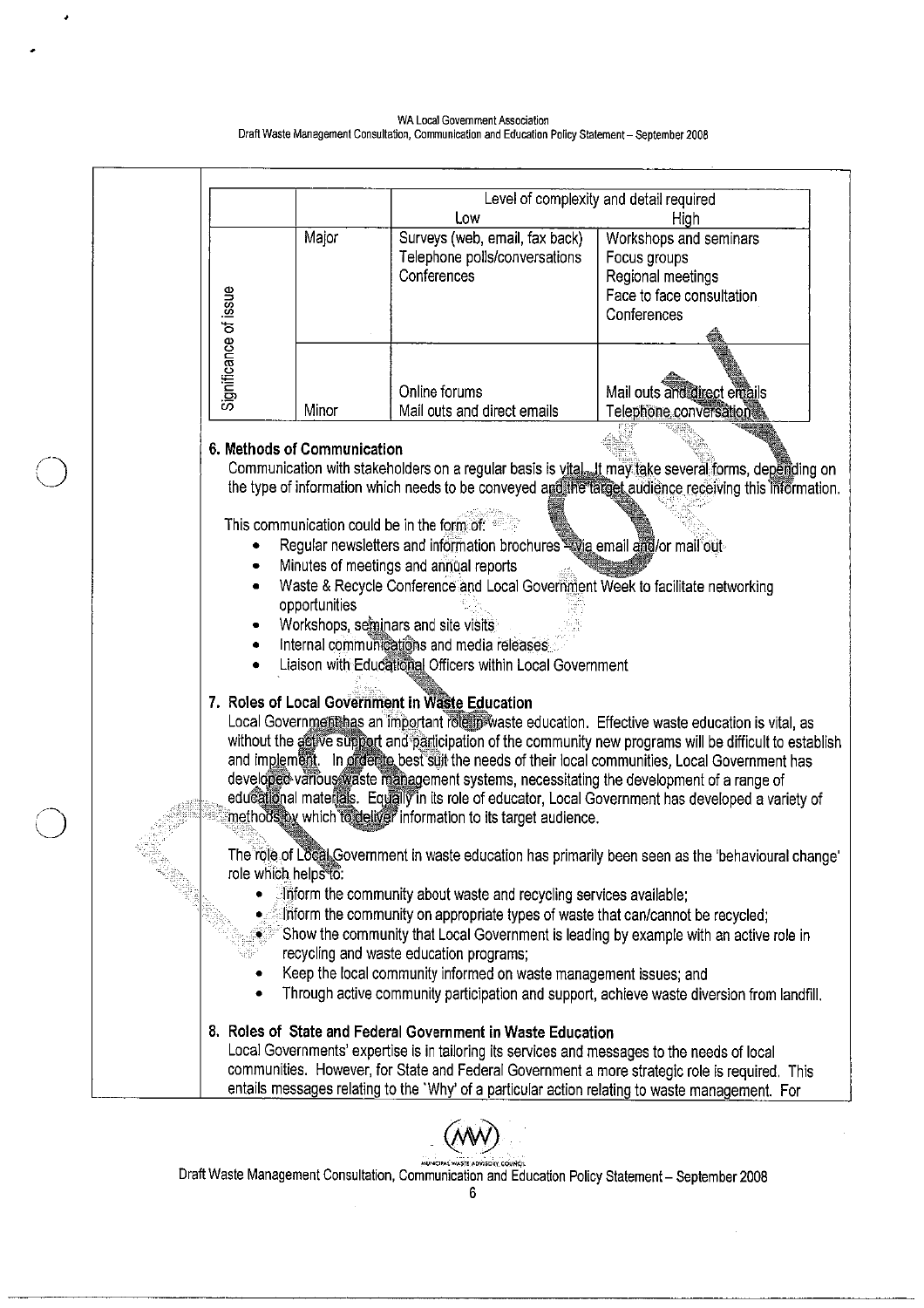| WA Local Government Association                                                                    |
|----------------------------------------------------------------------------------------------------|
| Draft Waste Management Consultation, Communication and Education Policy Statement - September 2008 |

 $\hat{\mathbf{z}}$ 

|                                          | example: why you should recycle and the environmental benefits associated with waste avoidance.<br>This type of waste education is attitudinal, rather than behavioural.                                                                                                                                                                                                                             |
|------------------------------------------|------------------------------------------------------------------------------------------------------------------------------------------------------------------------------------------------------------------------------------------------------------------------------------------------------------------------------------------------------------------------------------------------------|
|                                          | The roles of State and Federal Government should endeavour to provide Local Governments and<br>their local communities with the appropriate information to:<br>Evaluate behaviour changes with regard to waste avoidance and recycling;<br>Improve their perception of the overall environmental benefits associated with waste<br>۰                                                                 |
|                                          | avoidance and recycling;<br>Show leadership in waste avoidance;<br>٠<br>Show the community that State Government is leading by example with amactive role in<br>waste education programs;                                                                                                                                                                                                            |
|                                          | Provide assistance with funding for recycling and waste education programs;<br>٠<br>Create waste education and recycling programs that can betutilised co-operatively between<br>Local and State Governments; and<br>Promote community awareness of the environmental impacts of wasterand help provide<br>٠<br>ways for the community, with appropriate strategies to minimise their waste impacts. |
| Date of<br>Adoption:                     | <b>DRAFT COPY ONLY</b>                                                                                                                                                                                                                                                                                                                                                                               |
| Associated<br>Policies and<br>Documents: | WA Department of Local Government and Regional Development, WA Local Government Association<br>and Local Government Managers Australia (2004) Partnership Agreement on Communication and<br>Consultation<br>Policy Statement on Extended Producer Responsibility (June 2008)                                                                                                                         |
| Definitions:                             | Consultation: the agror procedure of consulting, a conference for discussion or the seeking of advice. A                                                                                                                                                                                                                                                                                             |
|                                          | discussion aimed at ascertaining opinions or reaching an agreement.                                                                                                                                                                                                                                                                                                                                  |
|                                          | Communication: The exchange of information ideas or feelings between people by means of speaking<br>or writing.                                                                                                                                                                                                                                                                                      |
|                                          | Waste Education: Conveying information and awareness on waste issues and building an                                                                                                                                                                                                                                                                                                                 |
|                                          | understanding of technical matters regarding waste types, contamination and processing technologies.                                                                                                                                                                                                                                                                                                 |
|                                          | Attitudinal: Relating to or involving personal attitudes towards specific issues or things in general.                                                                                                                                                                                                                                                                                               |
|                                          | Behavioural: The way in which a person, organism, or group responds to a specific set of conditions.                                                                                                                                                                                                                                                                                                 |
|                                          | Stakeholder: A person or group with a direct interest, involvement, or investment in something.                                                                                                                                                                                                                                                                                                      |
|                                          | Principles: A principle is the underlying part (or spirit) of the basis for an evolutionary normative or                                                                                                                                                                                                                                                                                             |
|                                          | formative development, which is the object of subjective experience and/or interpretation Consultation                                                                                                                                                                                                                                                                                               |
|                                          | and Communication.                                                                                                                                                                                                                                                                                                                                                                                   |
|                                          | Reference: HarperCollins Publishers Australia Pty Ltd (2003) Collins Australian Dictionary 5th Edition.                                                                                                                                                                                                                                                                                              |
|                                          | <b>End of Policy Statement</b>                                                                                                                                                                                                                                                                                                                                                                       |
|                                          |                                                                                                                                                                                                                                                                                                                                                                                                      |

 $(MW)$ Draft Waste Management Consultation, Communication and Education Policy Statement – September 2008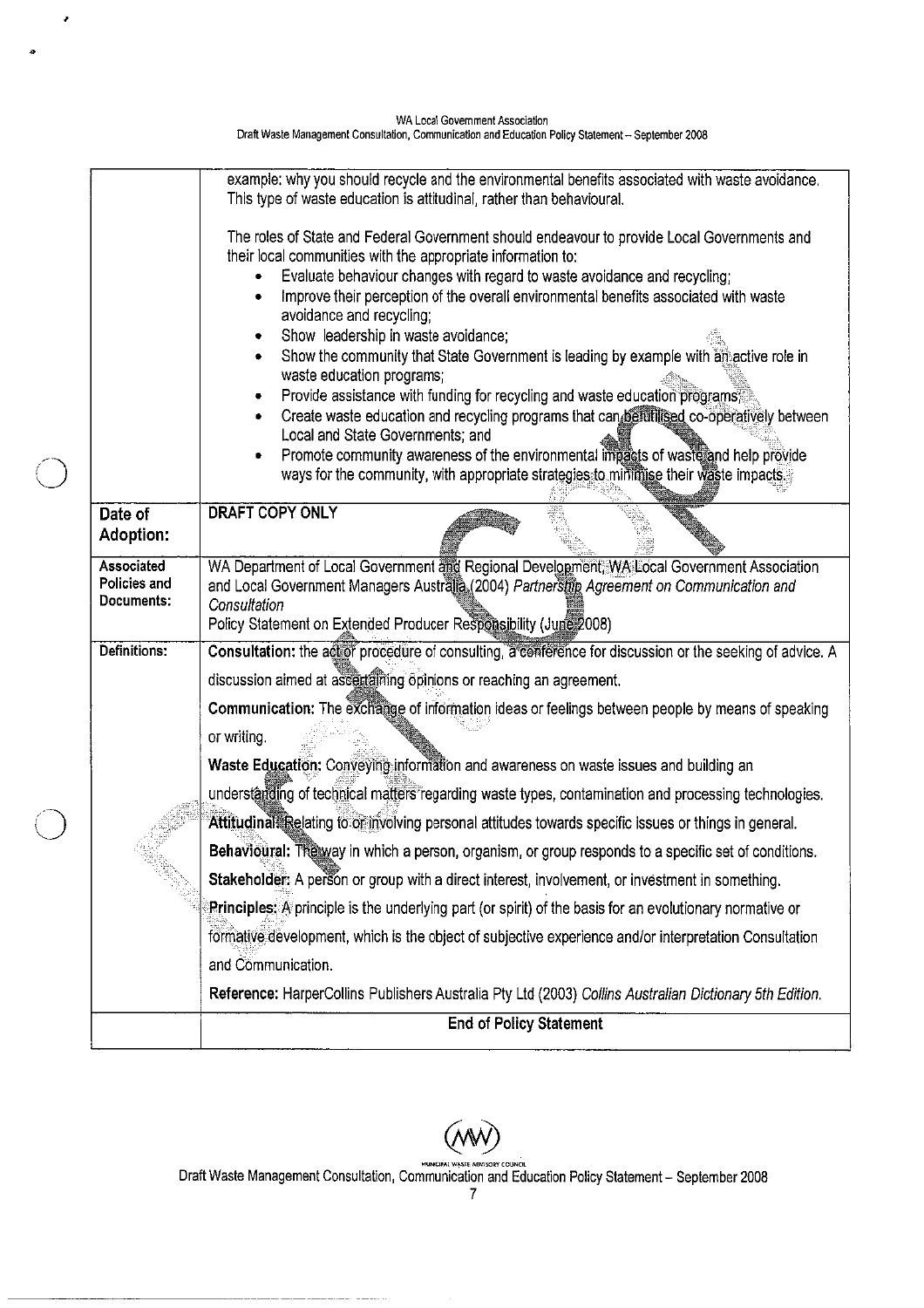

## **WALGA PRESIDENT'S REPORT September/October 2008**

#### **State Election**

The much anticipated State election has been one of the closest and most memorable in recent history.

It was surprisingly close, in that whilst every opinion poll and political commentator in the land predicted a swing to the Conservatives, nobody anticipated that a week after polling day we would still be waiting on the Electoral Commission to declare the result.

Sadly, it was memorable for the appalling election advertising, the smear campaigns and the character flaws of our MPs, rather than for a focus on the issues that matter to people's lives.

Perhaps most surprising of all was the emergence of regional communities is the critical focus of attention when the electoral redistribution had appeared to remove any representational advantage for rural WA.

WALGA's focus now is to establish a new working relationship with the new government and Minister and to ensure government support for the sector in accordance with the commitments given by the parties to our State Election Platform.

#### **Local Government Convention**

The feedback on this year's Convention has been extremely positive, particularly in relation to the new venue. The Convention centre proved itself to be convenient, functional and comfortable for delegates and presenters alike.

The new electronic keypad voting system for the AGM made for very clear decision outcomes and saved time on the previous labour intensive counting process.

This year's speakers were both popular and occasionally controversial, providing a good mix of challenge and reinforcement in their presentations.

One continuing concern is the low level of metropolitan delegates participating in the convention, and this will be a point of focus for next year's organising committee.

Planning is already underway for next year's Convention as we attempt to improve on 2008 and offer a program of relevance to the wide range of delegate interests that exist.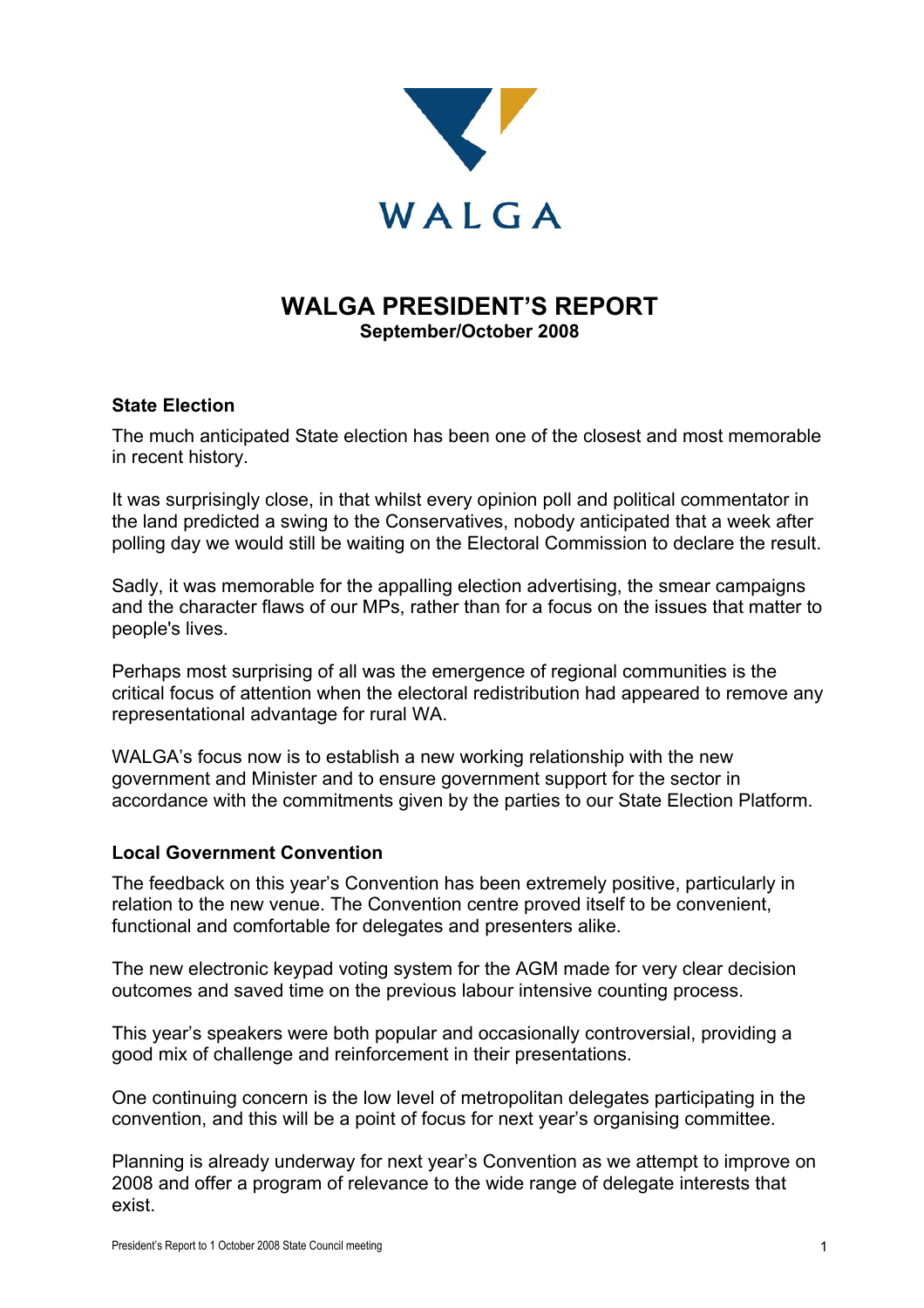#### **Constitutional Recognition**

The ALGA Experts Forum was held in Canberra on 21 and 22 August. It sought to build on the outcomes of the special sessions run in all States and Territories to establish local perspectives on Constitutional recognition.

The WA special session was run as part of the 2008 LGW Convention and established a WA position based on seeking both Financial and Institutional recognition in the Constitution.

WA delegates to the Experts Forum included:

- WALGA President Cr Bill Mitchell (Murchison)
- WALGA Deputy President Cr Troy Pickard (Joondalup)
- Governance Policy Team Leader Cr Paul Kelly (Claremont)
- State Councillor, Shire President Cr Kevin Forbes (Plantagenet)
- Shire President Cr Wes Hartley (Busselton)
- Cr Jon Strachan (Fremantle)
- Cr Anita Jarvis (Gingin)
- WALGA DCEO Wayne Scheggia

The Forum was addressed by a range of Constitutional Experts and the task of the delegates was to identify the "For and Against" arguments for a range of propositions around the type of recognition that Local Government might wish to seek.

This task proved more difficult than might be anticipated, as a number of delegates attempted to argue in support of a particular preference, rather than explore the arguments for each option.

However, in the end Forum focussed on its task and ALGA is now compiling the business papers for the Melbourne Convention based on the identified arguments.

My thanks is extended to those Councils that supported their delegates to participate in the Experts Forum and I encourage all Councils to remain engaged in the debate.

#### **State Budget Submission**

Our Economist, Ian Duncan, is compiling the 2009/10 State Budget Submission, which will be presented to the State Government in November in accordance with the State-Local Government Partnership Agreement.

Despite a request to Local Governments for input in LG News on August 11, only one response was received, so the Draft Submission has been developed based on the continuing funding priorities of the sector identified in last year's submission, adjusted for the State Election Platform and any recent State Council decisions.

A copy of the Draft Submission has been sent to all Local Governments for review.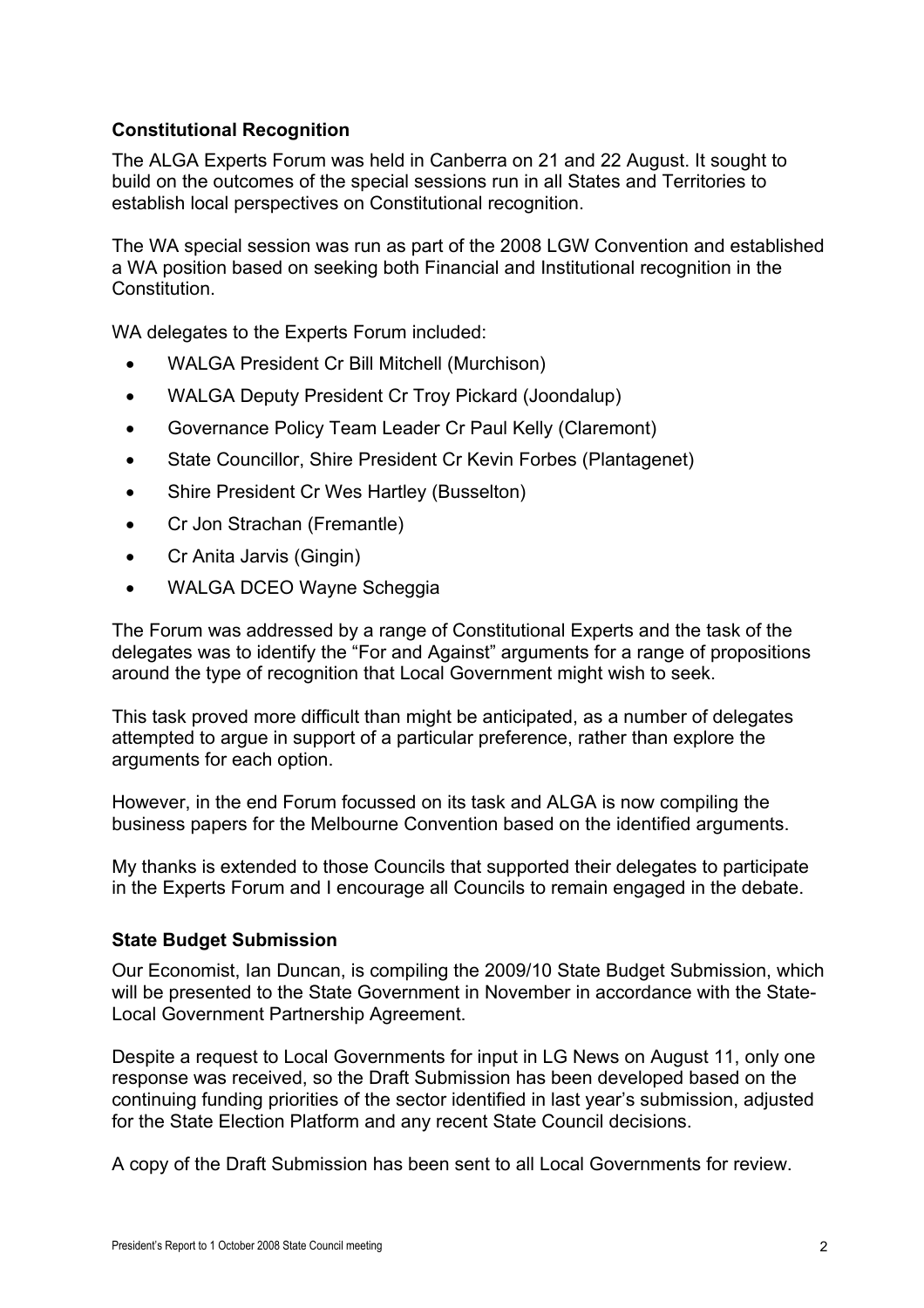#### **SSS Special Forum**

The WALGA AGM resolved to hold a Special Forum to facilitate final debate on the SSS report, and this was conducted on September 15<sup>th</sup> at the City of Stirling.

The Forum was attended by nearly 300 delegates from across the state who considered 24 different questions relating to the content of the draft final report.

The Forum endorsed the report, making some specific comments on the text which the State Council included in it's adoption and endorsement of the report.

The real work now begins as we develop resources to assist Local Governments in developing new approaches to their service delivery challenges.

### **Training**

All necessary paperwork has now been submitted as part of our application to achieve Registered Training Organisation (RTO) status. This will now be assessed and hopefully result in a successful outcome, enabling WALGA developed course material to be accredited.

#### **Schools Career Promotions Week - September 22-26**

17 local Governments have taken up the challenge of promoting Local Government careers to their schools. WALGA has provided the Councils with materials to support their presentations including copies of the Get on Board packs and brochures and a slide presentation.

#### **Local Government Advertising Service**

WALGA has recently succeeded in establishing its long standing Group Advertising Services as an independent arrangement for Local Government that will operate separate to the State Government Common Use Agreement for Advertising Services. WALGA has independently tested the stand alone collective advertising spend of Local Government, and has been able to secure media rates that are commensurate to the State Government by way of a new independent Contract. The new Contract has been structured to accommodate the needs and requirements of individual Local Governments.

WALGA's new Advertising Contract has been signed with our existing Preferred Supplier for Creative Advertising, Marketforce exPress. As part of the new contractual arrangements, I am pleased to confirm that independent media contracts have been finalised between WALGA and The West Australian Newspaper, all Community and Regional Newspapers and The Sunday Times. The transition to the new arrangement was undertaken on 1 September and has by all reports been a seamless process. If you have any questions or require additional information in relation to the new arrangement, please contact Nick Wood, Executive Manager Corporate Business Solutions, on 9213 2020.

#### **New Energy Contract**

For the past year WALGA has been undertaking an extensive project to meet the future energy procurement needs of the Local Government sector. This process has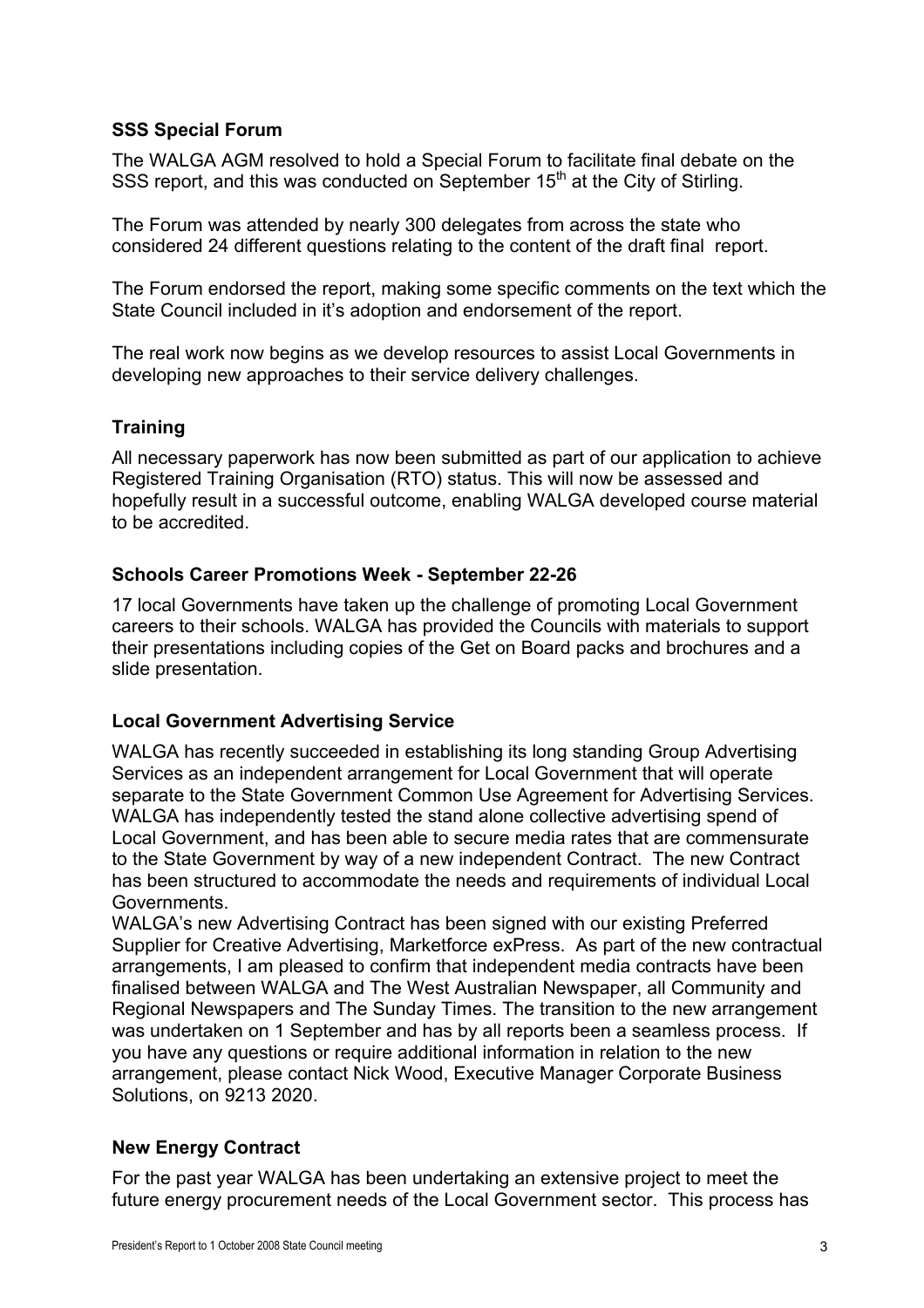entailed research and price cycle analysis, policy development and advocacy, technical consultancy, data collection and processing, tender and contract negotiations. Across Local Government in Western Australia there is an approximate spend of \$15 million on the contestable load, and I am pleased to announce that WALGA has established Local Government contracts with Synergy, Perth Energy, Landfill Gas & Power and CO Zero that will deliver savings to the Local Government sector estimated at nearly **\$2.0 million**. Information packs have been sent out to participating Local Governments which includes an analysis of their current contestable energy spend and recommendations in relation to the best options for individual Members.

#### **New Travel Service**

WALGA has awarded Preferred Supplier Status for Travel Services to CTM (Corporate Travel Management) which will deliver significant cost savings for Local Governments. CTM provides an online Self Booking Tool that directly interfaces with the airlines, accommodation and car rental providers to obtain a combination of retail specials, government rates and corporate rates thereby ensuring the best rates in the market are available. For Members that do not wish to use the online system, a travel consultant can still be contacted in the traditional manner. Local Governments can access the generic WALGA booking site and make bookings with this facility at no implementation cost. Alternatively, Members can customise and brand their own website on a fee-for-service basis.

#### **Strategic Procurement**

WALGA's Tender Bureau Service has been extremely active assisting Members with their specific procurement requirements. Given that many Local Governments are facing challenges attracting and retaining quality staff, the ability to access procurement professionals that understand Local Government procurement processes on a competitive fee-for-service basis has been beneficial to many Members. The Tender Bureau Service provides a wide range of specialised services that are tailored to the needs and requirements of Members. These services include document and specification preparation, tendering, procurement training and workshops, provision of "locum" procurement professionals, contract management, project management, probity auditing and system reviews.

As each procurement process undertaken by a Local Government exposes it to a variety of risks, ranging from increased costs through to litigation, the capacity to access a professional procurement service significantly aids in mitigating against these procurement risks, at the same time as providing high quality services and exceptional value for money.

#### **Business Development**

A new Products and Services Directory has been prepared for WALGA Members outlining a comprehensive range of Business Services and Preferred Supplier Contracts. The new resource will incorporate supplier details for the recently launched Energy Contract, and the upcoming new Plant and Equipment Contract. WALGA will enhance its suite of Preferred Supplier arrangements in the coming months with tenders for Print Management, as well as technology and facilities supply contracts. Research into the structure and contract methodology applied to Local Government use of consultancies is currently being undertaken, with the intention of developing a sourcing and contracting facility to meet the broad consulting needs of the sector.